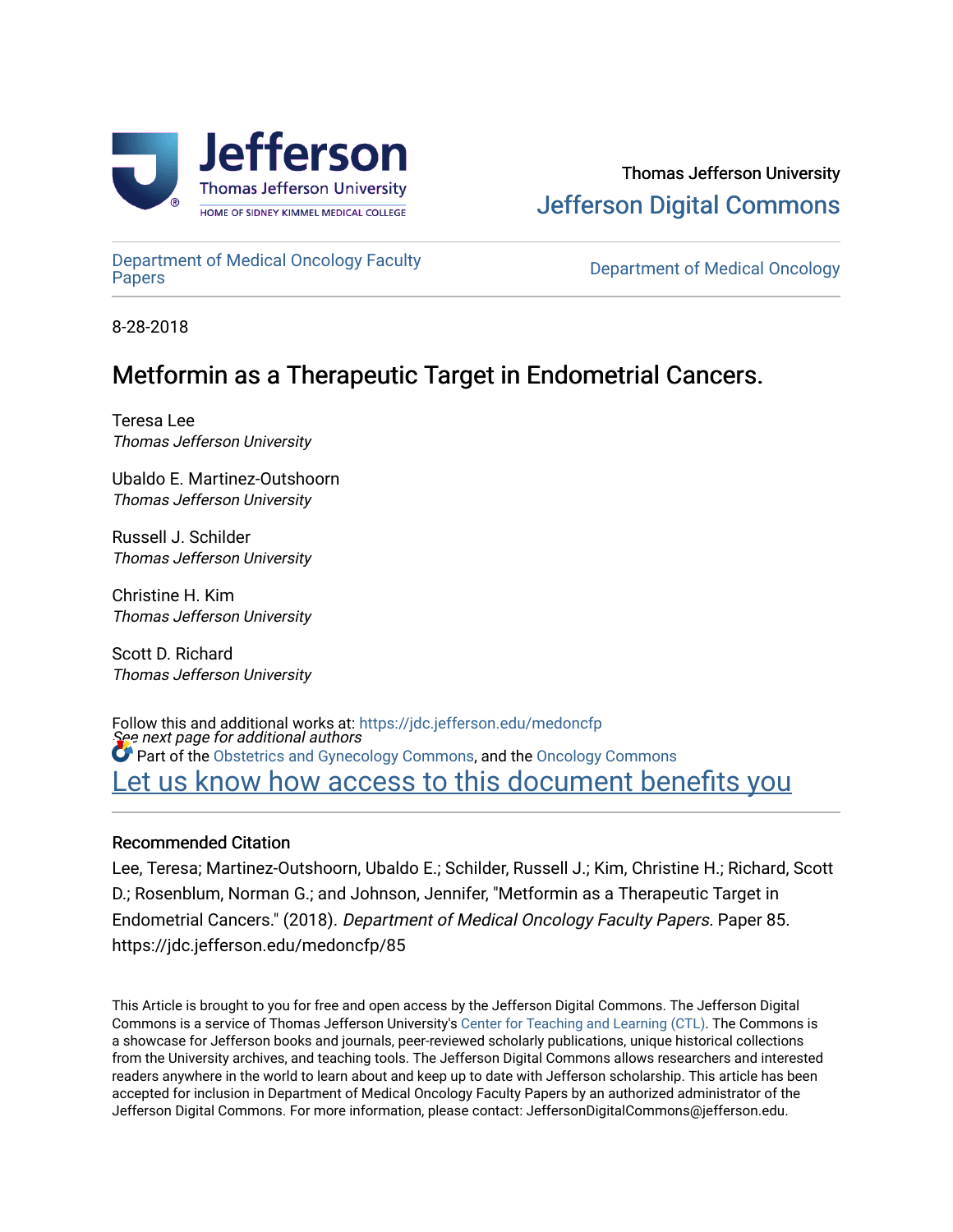### Authors

Teresa Lee, Ubaldo E. Martinez-Outshoorn, Russell J. Schilder, Christine H. Kim, Scott D. Richard, Norman G. Rosenblum, and Jennifer Johnson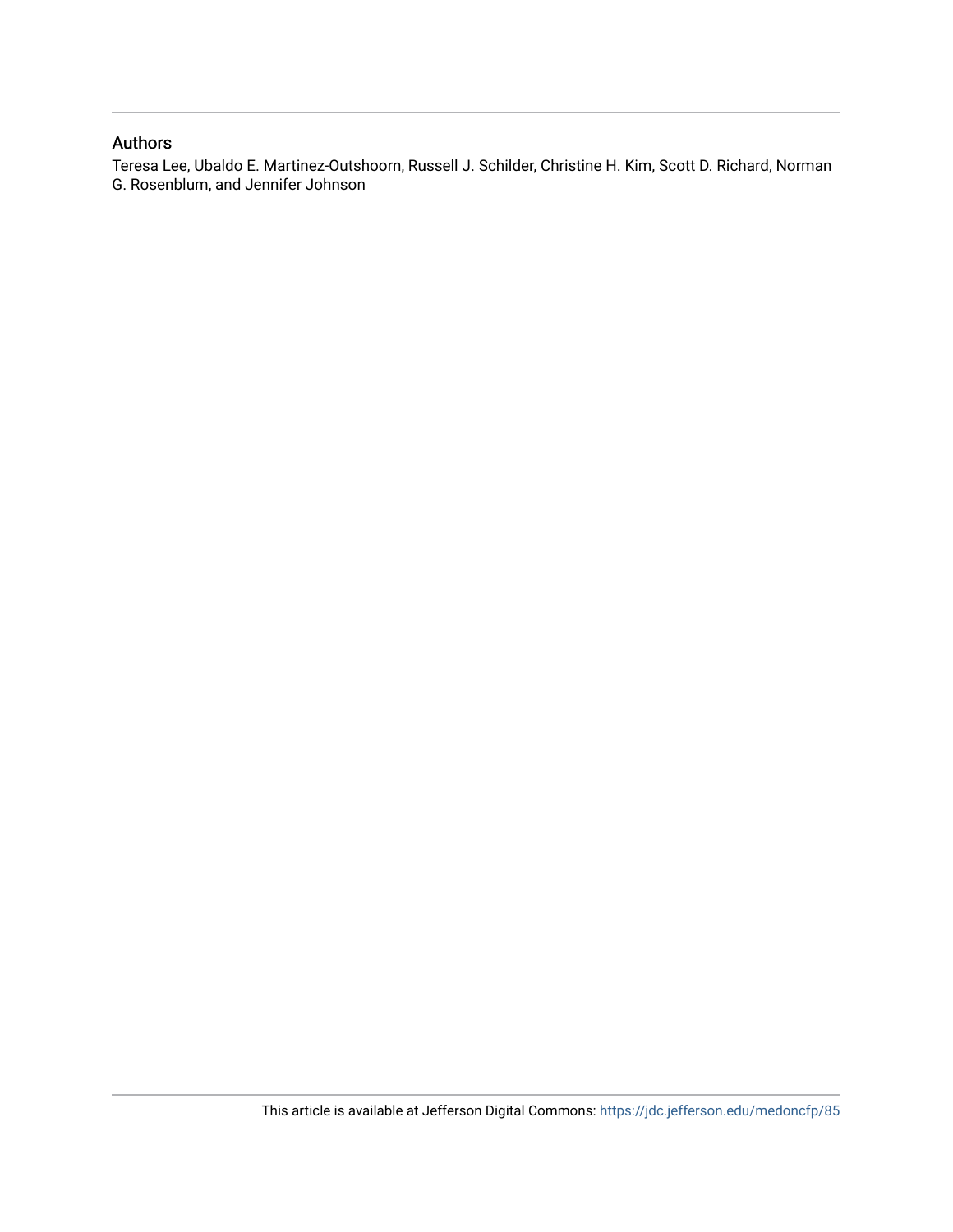



# [Metformin as a Therapeutic Target in](https://www.frontiersin.org/articles/10.3389/fonc.2018.00341/full) Endometrial Cancers

[Teresa Y. Lee](http://loop.frontiersin.org/people/513254/overview) <sup>1</sup>, [Ubaldo E. Martinez-Outschoorn](http://loop.frontiersin.org/people/406436/overview) <sup>1</sup>, Russell J. Schilder <sup>1</sup>, Christine H. Kim <sup>2</sup>, Scott D. Richard<sup>2</sup>, Norman G. Rosenblum<sup>2</sup> and [Jennifer M. Johnson](http://loop.frontiersin.org/people/415609/overview)<sup>1\*</sup>

<sup>1</sup> Department of Medical Oncology, Thomas Jefferson University, Philadelphia, PA, United States, <sup>2</sup> Department of Obstetrics and Gynecology, Thomas Jefferson University, Philadelphia, PA, United States

Endometrial cancer is the most common gynecologic malignancy in developed countries. Its increasing incidence is thought to be related in part to the rise of metabolic syndrome, which has been shown to be a risk factor for the development of hyperestrogenic and hyperinsulinemic states. This has consequently lead to an increase in other hormone-responsive cancers as well e.g., breast and ovarian cancer. The correlation between obesity, hyperglycemia, and endometrial cancer has highlighted the important role of metabolism in cancer establishment and persistence. Tumor-mediated reprogramming of the microenvironment and macroenvironment can range from induction of cytokines and growth factors to stimulation of surrounding stromal cells to produce energy-rich catabolites, fueling the growth, and survival of cancer cells. Such mechanisms raise the prospect of the metabolic microenvironment itself as a viable target for treatment of malignancies. Metformin is a biguanide drug that is a first-line treatment for type 2 diabetes that has beneficial effects on various markers of the metabolic syndrome. Many studies suggest that metformin shows potential as an adjuvant treatment for uterine and other cancers. Here, we review the evidence for metformin as a treatment for cancers of the endometrium. We discuss the available clinical data and the molecular mechanisms by which it may exert its effects, with a focus on how it may alter the tumor microenvironment. The pleiotropic effects of metformin on cellular energy production and usage as well as intercellular and hormone-based interactions make it a promising candidate for reprogramming of the cancer ecosystem. This, along with other treatments aimed at targeting tumor metabolic pathways, may lead to novel treatment strategies for endometrial cancer.

Keywords: tumor microenvironment, metabolism, metformin, endometrial cancer, reverse Warburg

### ENDOMETRIAL CANCER

Cancer of the endometrium is the fifth most common malignancy in women worldwide, with 455,000 new cases diagnosed worldwide in 2015 [\(1\)](#page-11-0). The incidence is rising, and is noted to be much higher in developed than developing countries [\(1,](#page-11-0) [2\)](#page-11-1). The American Cancer Society estimates that 63,230 new cases will be diagnosed in the United States in 2018 (representing 7% of cancer diagnoses in women), with 11,350 predicted deaths [\(3\)](#page-11-2). The majority of cases arise in the post-menopausal period, but up to 14% of cases occur in women age 40 or younger [\(4\)](#page-11-3). The principal risk factor for development of endometrial cancer is exposure to endogenous and exogenous estrogens, which is influenced by factors such as age at menarche and menopause, parity,

### **OPEN ACCESS**

### Edited by:

Simona Pisanti, Università degli Studi di Salerno, Italy

#### Reviewed by:

Ronca Roberto, Università degli Studi di Brescia, Italy Raquel Aloyz, Lady Davis Institute (LDI), Canada

\*Correspondence: Jennifer M. Johnson [jennifer.m.johnson@jefferson.edu](mailto:jennifer.m.johnson@jefferson.edu)

#### Specialty section:

This article was submitted to Molecular and Cellular Oncology, a section of the journal Frontiers in Oncology

> Received: 31 May 2018 Accepted: 06 August 2018 Published: 28 August 2018

#### Citation:

Lee TY, Martinez-Outschoorn UE, Schilder RJ, Kim CH, Richard SD, Rosenblum NG and Johnson JM (2018) Metformin as a Therapeutic Target in Endometrial Cancers. Front. Oncol. 8:341. doi: [10.3389/fonc.2018.00341](https://doi.org/10.3389/fonc.2018.00341)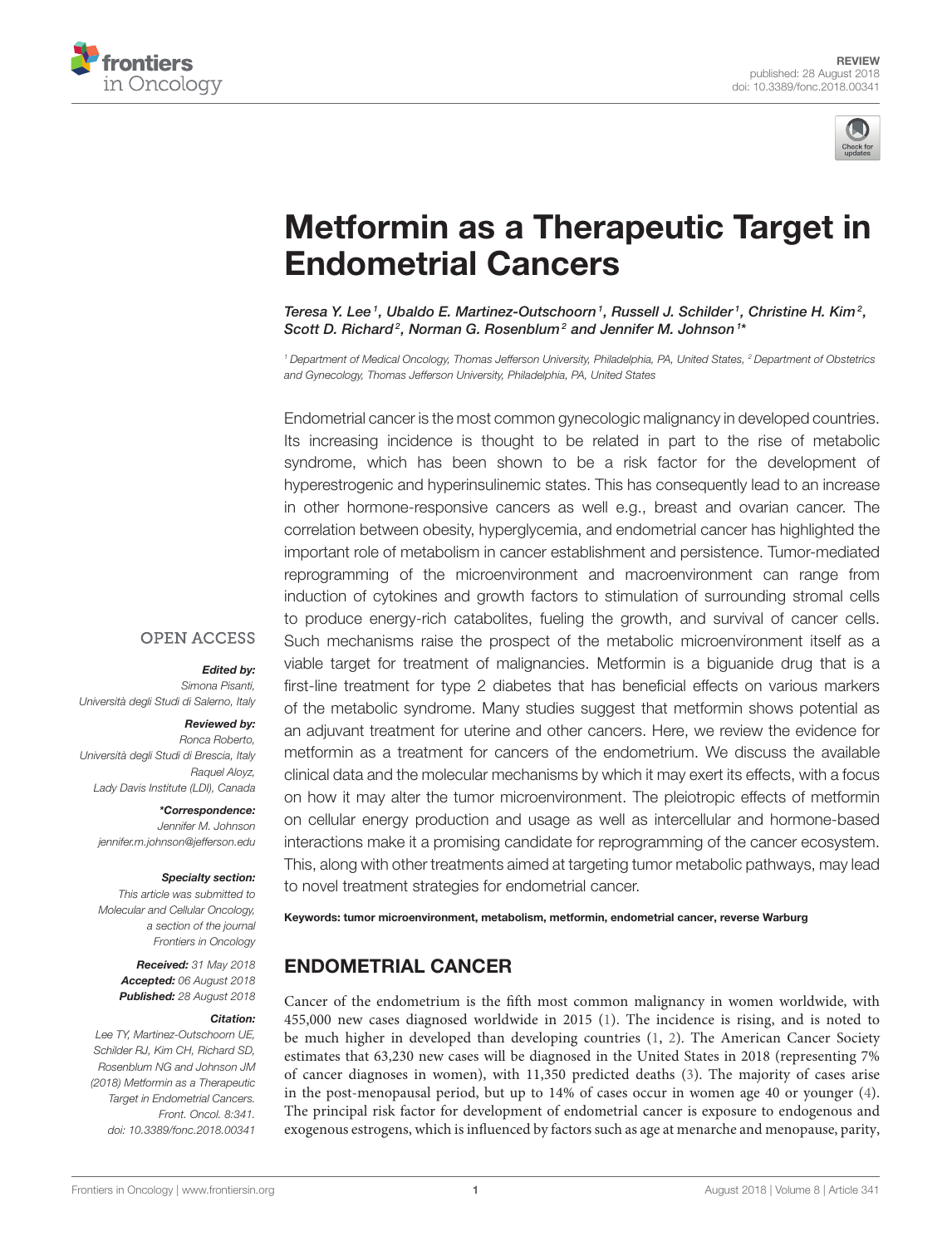use of unopposed estrogen therapy or other hormonal therapies (e.g., tamoxifen), and a host of metabolic factors including obesity. 5–25% of cases are also associated with high risk germline mutations, particularly those affecting DNA mismatch repair pathways, leading to early onset of disease [\(5\)](#page-11-4).

The most common classification system divides endometrial cancers into two subtypes [\(6\)](#page-11-5). Type I cancers are lowgrade, diploid, endometrioid, and hormone-receptor positive, carrying a better prognosis. They frequently display mutations in phosphate and tensin homolog (PTEN). Type II cancers (which include the serous, clear cell, mixed cell, undifferentiated, and carcinosarcoma histologies) are high grade, non-endometrioid, aneuploid, and hormone-negative, with higher rates of metastasis and worse prognosis. They tend to occur in older patients and are more likely to have mutations in the tumor suppressor p53. Type II cancers make up only 10% of endometrial cancers but account for almost 50% of relapses and deaths [\(7\)](#page-11-6), suggesting a fundamental biologic difference between the two subsets.

Most cases are diagnosed at an early stage due to the early detection sign of abnormal bleeding. Standard treatment for apparent stage I endometrial cancer consists of surgical resection (primary hysterectomy with bilateral salpingo-oophorectomy with possible lymph node mapping). Disease that is confirmed to be uterine-confined with low risk features, can be treated with surgery only and has a >90% relapse-free survival rate at 5 years [\(8\)](#page-11-7). Radiation decreases local relapse rates but does not affect relapse at distant sites or increase overall survival [\(9,](#page-11-8) [10\)](#page-11-9). Trials of adjuvant chemotherapy alone with cyclophosphamide, doxorubicin, and cisplatin demonstrated no significant improvement in progression-free survival, overall survival, or relapse [\(11\)](#page-12-0). Combined adjuvant chemoradiation has shown a slight increase in progression-free survival but not overall survival [\(11\)](#page-12-0).

For metastatic or recurrent disease, management may include surgery or radiation (if localized to a single site); those with unresectable disease may sometimes receive primary chemotherapy followed by cytoreductive surgery. For disease not amenable to local therapy, a carboplatin-paclitaxel combination is increasingly used as a first-line alternative to the traditional cisplatin, paclitaxel, and doxorubicin [\(7\)](#page-11-6). With respect to hormonal therapy in advanced disease, a 33% response rate was noted after alternating tamoxifen and medroxyprogesterone [\(11–](#page-12-0) [13\)](#page-12-1). In recurrent or metastatic disease, progestogens, tamoxifen alternated with megestrol, gonadotropin-releasing hormone analogues, selective estrogen receptor modulators, and aromatase inhibitors have been used with response rates ranging from 11 to 56% [\(13,](#page-12-1) [14\)](#page-12-2). Ultimately, the response rates for recurrent advanced disease are low, and there are no standard second line therapies [\(13,](#page-12-1) [15\)](#page-12-3).

This lack of effective treatment for advanced stage endometrial cancer has led to exploration of alternative therapeutic modalities. In particular, numerous studies have examined the effectiveness of targeted therapies acting on the phosphoinositide 3-Kinase (PI3K)/Protein kinase B (Akt)/mammalian target of rapamycin (mTOR) pathway, epidermal growth factor receptor (EGFR), human epidermal growth factor receptor 2 (HER2), and vascular endothelial growth factor (VEGF), reviewed elsewhere [\(11\)](#page-12-0). The results of single-agent mTOR inhibitor treatment, or EGFR and HER2 inhibitors have been disappointing, with response rates of 0–12%. Anti-angiogenic drugs such as bevacizumab, sunitinib, brivanib, and lenvatinib have resulted in slightly higher objective response rates of 14–19%. Studies of additional targets, including fibroblast growth factor receptor (FGFR), luteinizing hormone releasing hormone (LHRH), poly ADP-ribose polymerase (PARP), and Programmed Death-1/Programmed Death Ligand-1 (PD-1/PD-L1) are underway. At this point, no targeted therapies have been approved. Therefore, further interest has been focused on other factors that could contribute to development and progression of endometrial cancer.

### ASSOCIATIONS WITH METABOLIC SYNDROME, OBESITY, AND METABOLISM

Among the risk factors associated with endometrial cancer, metabolic syndrome (a constellation of obesity, hyperglycemia, hypertension, and hyperlipidemia) has attracted a large amount of interest in recent years. Multiple associative studies have suggested that the metabolic syndrome is a risk factor for development of many different types of cancers [\(16–](#page-12-4)[18\)](#page-12-5), including endometrial cancer [\(19](#page-12-6)[–24\)](#page-12-7). A meta-analysis of 6 studies from North America, Europe, and China estimated a relative risk (RR) for endometrial cancer of 1.89 in patients with metabolic syndrome (95% confidence interval [CI] 1.34–2.67,  $p = 0.001$ ) [\(25\)](#page-12-8). Another meta-analysis of 7 European cohorts reported a 56% increase in endometrial cancer risk per increase of one standard deviation in a composite metabolic risk score derived from sex- and cohort-specific means in body mass index (BMI), blood pressure, plasma cholesterol, triglycerides, and glucose [\(18\)](#page-12-5). Apart from incidence, Ni and colleagues reported increased endometrial cancer stage, grade, vascular invasion, tumor size, and lymphatic metastasis in patients with metabolic syndrome, as well as decreased overall survival [\(26\)](#page-12-9).

The individual components of the metabolic syndrome have also been studied in relation to endometrial cancer risk, but it is unknown if their contribution is additive or synergistic. In particular, obesity has been noted to be strongly associated with risk of endometrial cancer in several case-control studies and meta-analyses [\(21](#page-12-10)[–25,](#page-12-8) [27,](#page-12-11) [28\)](#page-12-12). Multiple measures of adiposity, including BMI, waist circumference, waist-to-hip-ratio, and hip circumference, have been found to be directly associated with endometrial cancer incidence. Increased waist circumference and BMI have also been shown to be significantly associated with increased risk of overall mortality from endometrial cancer [\(29,](#page-12-13) [30\)](#page-12-14). Other studies have demonstrated positive albeit less robust association between endometrial cancer and the other components of the metabolic syndrome: hypertension [\(21–](#page-12-10)[24\)](#page-12-7), hyperlipidemia [\(21–](#page-12-10)[24\)](#page-12-7), and hyperglycemia or diabetes mellitus [\(19,](#page-12-6) [21–](#page-12-10)[25,](#page-12-8) [31,](#page-12-15) [32\)](#page-12-16). The association between diabetes and endometrial cancer appears to be partially confounded by coexisting overweight/obesity [\(33,](#page-12-17) [34\)](#page-12-18). However, elevated risk of endometrial cancer in patients with diabetes has been reported even after adjustment for BMI, with one meta-analysis including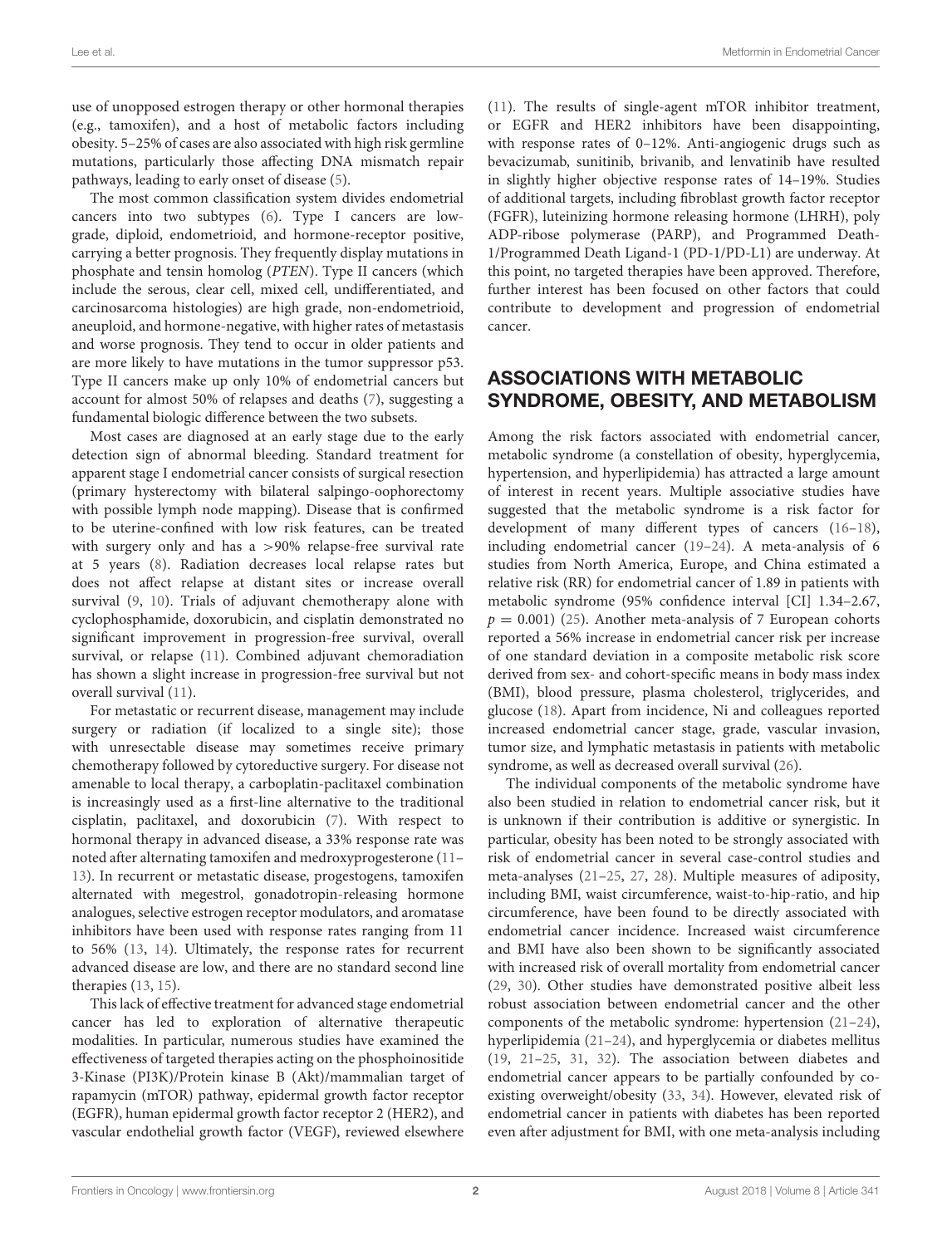29 cohort studies reporting a summary relative risk of 1.89 [95% CI, 1.46–2.45,  $p < 0.001$ ] [\(32\)](#page-12-16). This study also noted a small increased risk of disease-specific mortality in diabetic patients with endometrial cancer (RR 1.32, 95% CI, 1.10–1.60;  $p = 0.003$ ).

The major driver of increased risk of endometrial and other hormone-responsive cancers in obesity is thought to be the generation of a hyper-estrogenic state caused by the presence of the aromatase enzyme in adipose tissue [\(35\)](#page-12-19). This enzyme catalyzes conversion of androgens to estrogens, making adipose tissue a key source of estrogens in post-menopausal women. In addition, adiposity has been associated with other factors that may drive tumorigenesis in general, including increased inflammation, depressed immune function, and chronic insulin resistance and hyperinsulinemia. Endometrial cancer patients have been shown to have increased markers of insulin resistance, including higher fasting insulin levels and elevated non-fasting and fasting C-peptide levels [\(36,](#page-12-20) [37\)](#page-12-21). Supporting this link between abnormal glucose metabolism and cancer risk is the observation that better diabetic control is associated with decreased endometrial cancer risk [\(21\)](#page-12-10). Ultimately, these data suggest that abnormal metabolism, including insulin resistance and hyperglycemia, may play a role in the development of endometrial cancer and thus represent a possible therapeutic target.

### METFORMIN REPURPOSING AND EPIDEMIOLOGIC DATA FROM ENDOMETRIAL CANCER

In recent years there has been growing interest in drug repurposing or repositioning, a process which seeks to identify new pharmacologic properties (e.g., anti-tumorigenic) of existing medications for use as primary or adjuvant treatments for other conditions [\(38,](#page-12-22) [39\)](#page-12-23). These drugs are already well-studied in terms of tolerability and side effects, often inexpensive, and amenable to retrospective and associative studies as many patients are already taking them for other indications. The association between obesity, diabetes, hyperinsulinemia, and endometrial cancer has led to the hypothesis that medications which target glucose metabolism such as metformin may be effective in preventing or treating such malignancies. One drug that has received a significant amount of attention in this arena has been metformin [1,1-dimethylbiguanide] which is a first line oral antihyperglycemic agent used in the treatment of type 2 diabetes [\(40\)](#page-12-24). Broadly, its effects include lowering of blood glucose concentrations, increasing insulin sensitization, and reducing plasma fasting insulin levels. Furthermore, unlike with some oral hypoglycemic medications and insulin, metformin users show a tendency toward sustained weight loss [\(41\)](#page-12-25). The low toxicity of metformin makes it especially interesting as a potential adjunctive therapy, or even as monotherapy for patients with contraindications to chemotherapy or considerations such as the desire to preserve fertility.

Many investigators have sought to examine the effect of metformin exposure on the development of endometrial cancer (**[Table 1](#page-5-0)**). Multiple epidemiologic studies have reported lower overall cancer incidence in metformin users, reviewed by several groups [\(47–](#page-12-26)[53\)](#page-13-0). Studies evaluating the relationship between metformin use and endometrial cancer incidence specifically have yielded more conflicting results. Three cohort studies and two case-control studies found no decrease in the risk of endometrial cancer in metformin users compared to nonusers [\(34,](#page-12-18) [42,](#page-12-27) [43,](#page-12-28) [45,](#page-12-29) [46\)](#page-12-30). However, these studies show considerable heterogeneity in factors such as study size, indication for metformin use, and duration and method of measurement of metformin exposure (e.g., prescriptions vs. self-report). Notably, a large study of 478,921 Taiwanese women with diabetes showed a significantly decreased incidence of endometrial cancer (hazard ratio [HR] 0.675, 95% CI 0.614–0.742) in metformin users compared to never users [\(44\)](#page-12-31). When stratified by duration of use or cumulative doses, the decrease in incidence demonstrated a dose-response effect. Additionally, a meta-analysis by Tang and colleagues found that metformin use was associated with a decreased risk of endometrial cancer incidence (RR 0.87, 95% CI  $0.80 - 0.95$ ) [\(54\)](#page-13-1).

Other associative studies have focused instead on the relationship between metformin exposure and endometrial cancer outcomes (**[Table 2](#page-6-0)**). Metformin use in diabetic patients with endometrial cancer was associated with improved overall survival compared to those not taking metformin in two separate studies, including one involving patients with stage III–IV or recurrent endometrial cancer receiving chemotherapy [\(56,](#page-13-2) [59\)](#page-13-3). The study by Ko also found improved recurrence-free survival in patients taking metformin. In contrast, some did not find any effect of metformin exposure on survival parameters [\(57,](#page-13-4) [58,](#page-13-5) [61\)](#page-13-6). Still others have reported effects only on certain subgroups of patients. For example, Nevadunsky found increased survival for metformin users only among patients with non-endometrioid but not endometrioid forms of endometrial cancer [\(55\)](#page-13-7), while Hall reported a significantly lower recurrence rate of only endometrioid endometrial cancers among metformin users [\(60\)](#page-13-8). As with the incidence research, these studies are limited by heterogeneity and sample size. However, a 2017 meta-analysis including 6 of the above studies supports a higher overall survival rate in metformin-users with endometrial cancer compared to non-metformin users and non-diabetic patients (HR 0.82, 95% CI 0.70-0.95,  $I^2 = 40$ %) [\(62\)](#page-13-9). Finally, a meta-analysis of 28 studies reported that metformin use was associated with decreased all-cause mortality in patients with concurrent diabetes for several cancer types, including endometrial (RR 0.49, 95% CI 0.32, 0.73,  $p < 0.001$ ) [\(63\)](#page-13-10).

### CELLULAR AND MOLECULAR MECHANISMS OF METFORMIN INHIBITION OF ENDOMETRIAL CANCER

Metabolic alterations in endometrial cancer have been described not only on a systemic but also on a cellular and molecular level. For example, Byrne and colleagues examined microarray data from women with women with type I endometrial cancer and demonstrated that tumor-derived endometrium showed enrichment of genes related to glycolysis and lipogenesis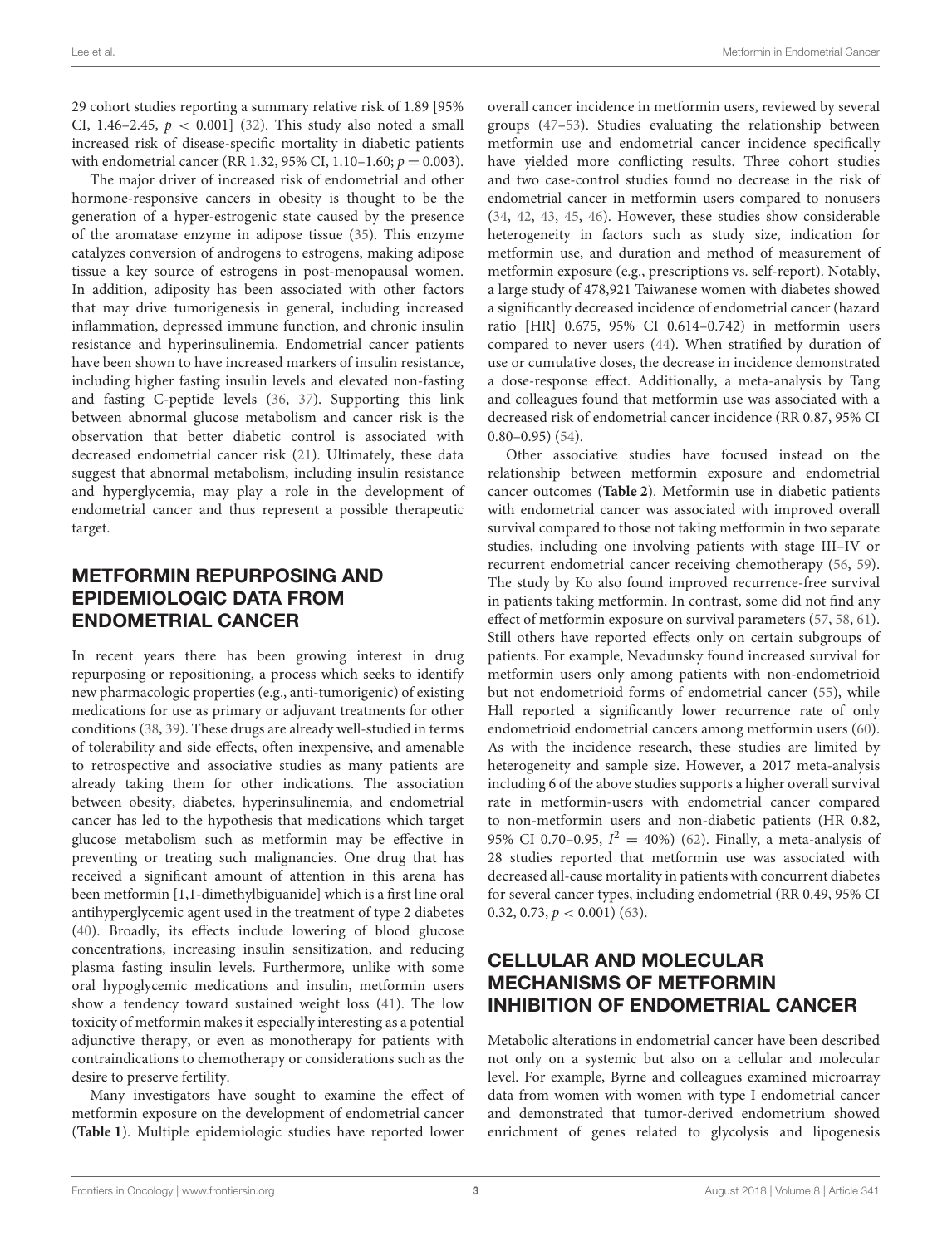<span id="page-5-0"></span>

|  |  |  | <b>TABLE 1</b> Studies of metformin use and incidence of endometrial cancer. |
|--|--|--|------------------------------------------------------------------------------|
|--|--|--|------------------------------------------------------------------------------|

| <b>References Design</b> |                                                                                                                                                | <b>Results</b>                                                                                                                                                                                                                                                                                        |
|--------------------------|------------------------------------------------------------------------------------------------------------------------------------------------|-------------------------------------------------------------------------------------------------------------------------------------------------------------------------------------------------------------------------------------------------------------------------------------------------------|
| $(42)$ (UK)              | Case-control 2,554 cases,<br>15,324 controls                                                                                                   | • Ever-use of<br>metformin<br>not<br>associated<br>with<br>risk<br>of<br>(OR<br>endometrial<br>cancer<br>0.86, 95% CI 0.63-1.18)<br>• Long-term use of metformin<br>(>25 prescriptions) not<br>associated with risk of<br>endometrial cancer (OR 0.79,<br>95% CI 0.54-1.17)                           |
| $(34)$ (USA)             | Retrospective cohort 88,107<br>postmenopausal women (age<br>$50 - 79$                                                                          | • Self-reported metformin use at<br>study baseline not associated<br>with risk of endometrial cancer<br>(HR 1.64, 95% CI 0.92-2.91)                                                                                                                                                                   |
| $(43)$ (USA)             | Retrospective cohort 541,128<br>women (new prescription of<br>metformin or sulfonylurea, any<br>indication)                                    | • Metformin use not associated<br>with endometrial cancer risk<br>compared to sulfonylurea use<br>(HR 1.09, 95% CI 0.88-1.35)                                                                                                                                                                         |
| (44)<br>(Taiwan)         | Retrospective cohort 478,921<br>women (new diagnosis of type 2<br>diabetes)                                                                    | • Ever-use<br>Ωf<br>metformin<br>associated<br>with<br>decreased<br>incidence<br>Οf<br>endometrial<br>cancer (HR 0.675, 95% CI<br>$0.614 - 0.742$<br>· Dose-response was observed<br>when adiusted for duration of<br>metformin use or cumulative<br>metformin doses                                  |
| $(45)$ (Italy)           | Case-control 376 cases, 7,485<br>controls                                                                                                      | • Ever-use of metformin use not<br>associated with endometrial<br>cancer risk (OR 1.07, 95% CI<br>$0.82 - 1.41$                                                                                                                                                                                       |
| (46)<br>(Finland)        | Retrospective cohort 92,366<br>women (new diagnosis of type 2<br>diabetes) Nested case-control<br>590 cases (endometrioid),<br>11,792 controls | • Metformin ever-use associated<br>with<br>increased<br>risk<br>Ωf<br>endometrial<br>in<br>full<br>cancer<br>cohort (OR<br>1.23.<br>95%<br>CI<br>$1.03 - 1.48$ ).<br>• Metformin use associated with<br>increased risk of endometrial<br>cancer in nested case-control<br>(OR 1.24, 95% CI 1.02-1.51) |

OR, odds ratio; CI, confidence interval; HR, hazard ratio.

compared to normal endometrium [\(64\)](#page-13-11). They also reported that multiple human endometrial cancer cell lines showed strong upregulation of the glucose transporter GLUT6 as well as activation of AKT compared to nonmalignant cells. In vitro metabolic profiling demonstrated that these changes were associated with upregulation of glycolysis, decreased glucose oxidation, and increased de novo lipogenesis. Finally, the authors demonstrated that endometrial cancer cell cultures experience cytotoxicity when exposed to a variety of inhibitors targeting metabolic pathways, including the glycolysis inhibitors 2-deoxy-D-glucose [2-DG] and 3-bromopyruvate (BrPA), the lipogenesis inhibitor 5-(tetradecyloxy)-2-furoic acid (TOFA), the fatty acid oxidation inhibitor etomixir, and the pleiotropic metabolic inhibitor metformin. Further support for the importance of glucose metabolism on endometrial cancer cell growth comes from Han and colleagues, who studied the growth of two endometrial cancer cell lines (ECC-1 and Ishikawa cells) under low, normal, or high glucose conditions [\(65\)](#page-13-12). High glucose conditions (corresponding to physiologic hyperglycemia) led to increased cell proliferation, in vitro colony formation, and increased expression of the GLUT1 glucose transporter along with increased glucose uptake. High glucose also increased phosphorylation of lactate dehydrogenase A (LDHA) and decreased levels of pyruvate dehydrogenase (PDH), suggesting an increase in glycolytic activity. Conversely, low glucose conditions led to increased cell apoptosis, cell cycle arrest, decreased adhesion, and invasion. All of these data support the idea that the metabolic vulnerabilities of endometrial cancer may make it susceptible to therapies such as metformin.

Multiple studies have demonstrated the ability of metformin to inhibit proliferation of both type I and type II human endometrial cancer cell lines in culture [\(66–](#page-13-13)[73\)](#page-13-14). Metformin treatment of endometrial cancer cell lines upregulates markers of cell cycle arrest [\(66,](#page-13-13) [68,](#page-13-15) [69,](#page-13-16) [74\)](#page-13-17), apoptosis [\(66,](#page-13-13) [67,](#page-13-18) [69,](#page-13-16) [72,](#page-13-19) [73,](#page-13-14) [75,](#page-13-20) [76\)](#page-13-21), and autophagy [\(69,](#page-13-16) [77\)](#page-13-22), while decreasing markers associated with senescence [\(66,](#page-13-13) [74\)](#page-13-17) and inhibiting cell migration [\(68,](#page-13-15) [71,](#page-13-23) [76\)](#page-13-21). The anticancer effects of metformin treatment may not be limited to direct effects on endometrial cancer cells, but may also result from changes to the systemic milieu. Polycystic ovary syndrome (PCOS) is a condition which is associated with endometrial hyperplasia and predisposition to endometrial cancer [\(78\)](#page-13-24). Endometrial cancer cell lines incubated with sera from PCOS patients showed increased migration and markers of invasiveness such as activity of matrix metalloproteinases (MMP)−2 and −9 compared to cells incubated with sera from healthy controls. In contrast, sera from PCOS patients treated with metformin for 6 months showed attenuation of this effect, with decreased migration and MMP-2/9 activity compared to cells treated with sera from PCOS patients not on metformin [\(79\)](#page-13-25).

The molecular mechanisms of metformin's effects in endometrial cancer cells are diverse and continue to be an active area of investigation (**[Figure 1](#page-7-0)**). Its general mechanisms are complex and multifactorial and are reviewed in detail elsewhere [\(80\)](#page-13-26). Multiple groups have demonstrated that metformin's ability to inhibit oxidative phosphorylation (OXPHOS) at the mitochondrial level is an important mediator of its biologic activity [\(81,](#page-13-27) [82\)](#page-13-28). The end result is a decrease in proton gradient across the inner mitochondrial membrane, ultimately leading to reduction in proton-driven synthesis of adenosine triphosphate (ATP) and an increase in the ratio of cellular adenosine monophosphate (AMP) to ATP, caused by imbalance in the rate of ATP production vs. consumption. The decrease in ATP is theorized to be responsible for a key effect of metformin treatment, namely, phosphorylation and activation of the serine/threonine AMP-activated protein kinase (AMPK), a regulatory protein which plays a role in sensing and energy status of the cell and regulating cellular function under conditions of energy restriction [\(83,](#page-13-29) [84\)](#page-13-30). This leads to AMP binding to AMPK and a conformational change that allows for phosphorylation/activation of AMPK by liver kinase B1 (LKB1) [\(85\)](#page-13-31). Activation of AMPK switches cells to a catabolic state via AMPK-mediated phosphorylation and inhibition of key enzymes and transcription factors involved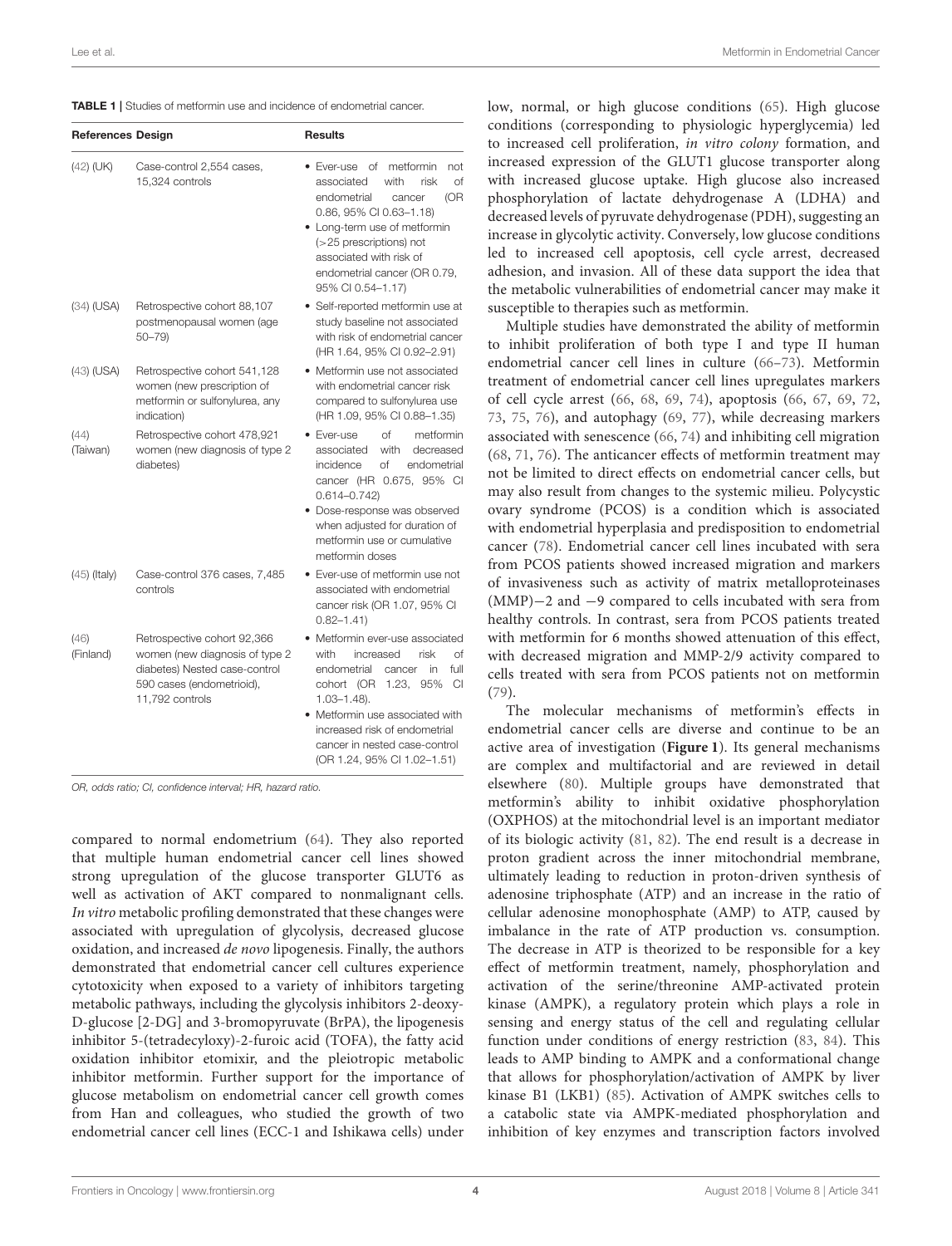<span id="page-6-0"></span>TABLE 2 | Observational studies of metformin exposure in endometrial cancer.

|                   |              |            | <b>Number</b> |               |                                                                                                                                                                                                                                                                                                                                                                                                 |
|-------------------|--------------|------------|---------------|---------------|-------------------------------------------------------------------------------------------------------------------------------------------------------------------------------------------------------------------------------------------------------------------------------------------------------------------------------------------------------------------------------------------------|
|                   |              |            | <b>DM</b>     | No DM         |                                                                                                                                                                                                                                                                                                                                                                                                 |
| <b>References</b> | <b>Total</b> | <b>MFM</b> | <b>No MFM</b> | <b>No MFM</b> | <b>Results</b>                                                                                                                                                                                                                                                                                                                                                                                  |
| $(55)$ (USA)      | 985          | 114        | 136           | 735           | • Non-endometrioid endometrioid cancer patients had greater OS in metformin vs. non-<br>metformin users (HR 0.54, 95% CI 0.30-0.97)<br>• No association between metformin use and endometrioid endometrial cancer (HR 0.79, 95%)<br>$Cl$ $0.31 - 2.0$                                                                                                                                           |
| $(56)$ (USA)      | 1.495        | 196        | 167           | 1.132         | • RFS 1.8 times worse in patients not on metformin compared to metformin users (95% CI<br>$1.1 - 2.9$<br>• OS 2.3 times worse in patients not on metformin compared to metformin users (95% CI<br>$1.3 - 4.2$<br>• TTR not associated with metformin use (HR 1.12, 95% CI 0.6-2.2)                                                                                                              |
| $(57)$ (Poland)   | 107          | 30         | 38            | 39            | • No difference in OS between metformin users vs. non-users ( $p = 0.86$ )                                                                                                                                                                                                                                                                                                                      |
| $(58)$ (USA)      | 1,303        | 116        | 161           | 1,026         | • OS not significantly different between diabetic metformin-users and diabetic non-metformin<br>users (HR 0.61; 95% CI 0.30–1.23) or non-diabetic patients (HR 1.03; 95% CI 0.57–1.85).<br>• PFS not significantly different between diabetic metformin-users compared to diabetic<br>non-metformin users (HR 1.06; 95% CI 0.34-3.30) or non-diabetic patients (HR 1.14; 95%<br>$Cl$ 0.46-2.62) |
| $(59)$ (USA)      | 349          | 31         | 27            | 291           | • OS greater in diabetic metformin-users compared to diabetic patients not taking metformin<br>(HR 0.42, 95% CI 0.23-0.78) but not compared to non-diabetic patients (HR 0.65, 95% CI<br>$0.41 - 1.05$                                                                                                                                                                                          |
| (60) (USA)        | 351          | 64         |               | 287           | • Recurrence rate for all metformin-users vs. non-metformin users not statistically different, but<br>recurrence of type I endometrial cancers was significantly lower for metformin users (1.9%)<br>compared to non-metformin users (10.3%), $p = 0.05$                                                                                                                                        |
| (61) (Austria)    | 465          | 46         | 41            | 378           | • Metformin use not associated with OS (HR 0.9, 95% CI 0.69–1.2) or RFS (HR 1.2, 95% CI<br>$0.8 - 1.70$                                                                                                                                                                                                                                                                                         |

MFM, metformin; OS, overall survival; HR, hazard ratio; CI, confidence interval; RFS, recurrence-free survival; TTR, time to regression; PFS, progression-free survival.

in ATP-consuming synthetic pathways (e.g., glucose, lipid and protein).

Among the known downstream effects of AMPK activation is decreased protein synthesis due to inhibition of the mTOR pathway, resulting in the inhibition of translation by the eukaryotic initiation factor 4E-binding protein-1 [4E-BP1] complex and decreased activity of the S6 kinase 1 (S6K1) responsible for phosphorylation of the ribosomal S6 protein (rpS6) [\(86,](#page-13-32) [87\)](#page-14-0). Metformin inhibition of mTOR signaling in endometrial cancer cells has been confirmed by multiple groups [\(66,](#page-13-13) [74,](#page-13-17) [88–](#page-14-1)[90\)](#page-14-2). Other well-described effects of AMPK activation include phosphorylation and inactivation of Acetyl-CoA carboxylase (ACC) leading to downregulation of fatty acid synthesis [\(83,](#page-13-29) [91\)](#page-14-3) as well as inhibition of signaling via the insulin-like growth factor-1 receptor (IGF-1R). Metformin inhibition of ACC has not been reported in endometrial cancer cell lines, but Wallbillich did observe decreased expression of fatty acid synthetase (FAS) in metformin-treated tumor tissue from a xenograft model [\(73\)](#page-13-14). In endometrial cancer cell cultures, metformin treatment lowers secretion of insulin-like growth factor (IGF-1) [\(70\)](#page-13-33), downregulates expression of insulin receptor [\(68\)](#page-13-15) and IGF-1R [\(70,](#page-13-33) [75\)](#page-13-20), inhibits phosphorylation of IGF-1R [\(68\)](#page-13-15), and increases expression of insulin-like growth factor-binding protein 1 (IGFBP-1) [\(75\)](#page-13-20). In other cancer types, this is associated with inhibitory phosphorylation of the signaling adapter, insulin receptor substrate-1 (IRS-1) and inhibition of the downstream PI3K/Akt/mTOR and mitogen-activated protein-kinase/extracellular signal-regulated kinase (MAPK/ERK) pathways [\(92](#page-14-4)[–94\)](#page-14-5). Inhibition of PI3K/Akt signaling has been observed in metformin-treated endometrial cancer cells [\(70\)](#page-13-33), and both Akt and ERK1/2 are inhibited in endometrial cancer cells incubated with serum from women with PCOS who are receiving metformin treatment [\(79\)](#page-13-25). The cumulative result is inhibition of individual cell growth and proliferation, decreased synthesis of proteins and fatty acids, as well as decreased paracrine and endocrine release of proproliferative systemic factors.

In addition to IGF-1-related signaling pathways, metformin treatment of endometrial cancer cells has been reported to affect the activity of the transcription factor signal transducer and activator of transcription 3 (STAT3), which is usually activated via signaling by various growth factors and cytokines to dimerize, translocate to the nucleus, and induce transcription of multiple pro-survival and pro-proliferative genes [\(95\)](#page-14-6). STAT3 levels are elevated in endometrial cancer cells, in particular the serinephosphorylated form, phospho-STAT3 Ser727 [\(96\)](#page-14-7). High glucose concentrations induces transcription of STAT3 as well as its upstream regulators Janus kinases 1 and 2 (JAK1/2), while metformin treatment reduces total STAT3 protein as well as phospho-STAT3 Ser727 [\(73\)](#page-13-14). This is associated with significantly decreased expression of multiple pro-survival downstream targets of STAT3, including c-Myc and B-cell lymphoma (Bcl)-2 and –XL, providing another possible mechanism for metformin's anti-cancer activity. The authors also examined the effect of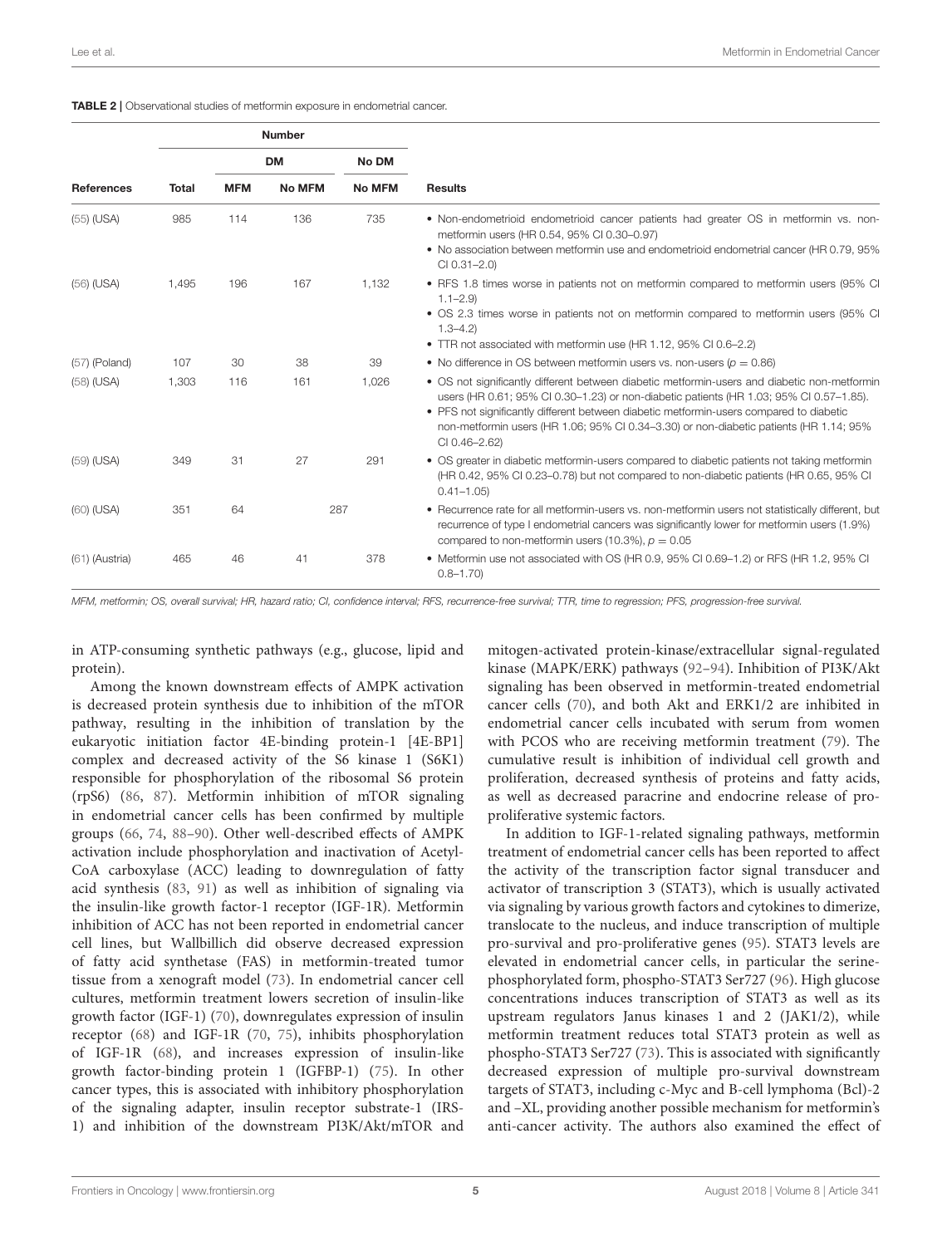

<span id="page-7-0"></span>FIGURE 1 | (A) Mechanisms of action of metformin within the endometrial cancer cell. (B) Downstream molecular targets of metformin showing differential expression or activity in endometrial cancer.

metformin in a xenograft model of endometrioid endometrial cancer cells. While not statistically significant, metformin exposure was associated with a trend toward decreased tumor size, and analysis of tumor tissues demonstrated decreased expression of STAT3 and its targets [\(73\)](#page-13-14).

Another recently-reported target of metformin in endometrial cancer is the transcription factor forkhead box protein 1 (FOXO1), which plays numerous roles in cellular function, including regulation of gluconeogenesis, adipogenesis, protection from oxidative stress, and tumor suppression [\(97\)](#page-14-8). FOXO1 is negatively regulated via inhibitory phosphorylation by Akt, which causes it to translocate out of the nucleus to the cytoplasm where it is degraded [\(98\)](#page-14-9). Conversely, AMPK activation leads to FOXO1 nuclear localization and activation [\(99\)](#page-14-10). Zou demonstrated that endometrial cancer cells show decreased levels of phospho-AMPK and total FOXO1 protein, and endometrial cancer tissues show significantly less staining of activated AMPK and higher levels of phospho-Akt compared to controls [\(72\)](#page-13-19). This is associated with a shift toward cytoplasmic (inactive) rather than nuclear (active) FOXO1 staining. In vitro,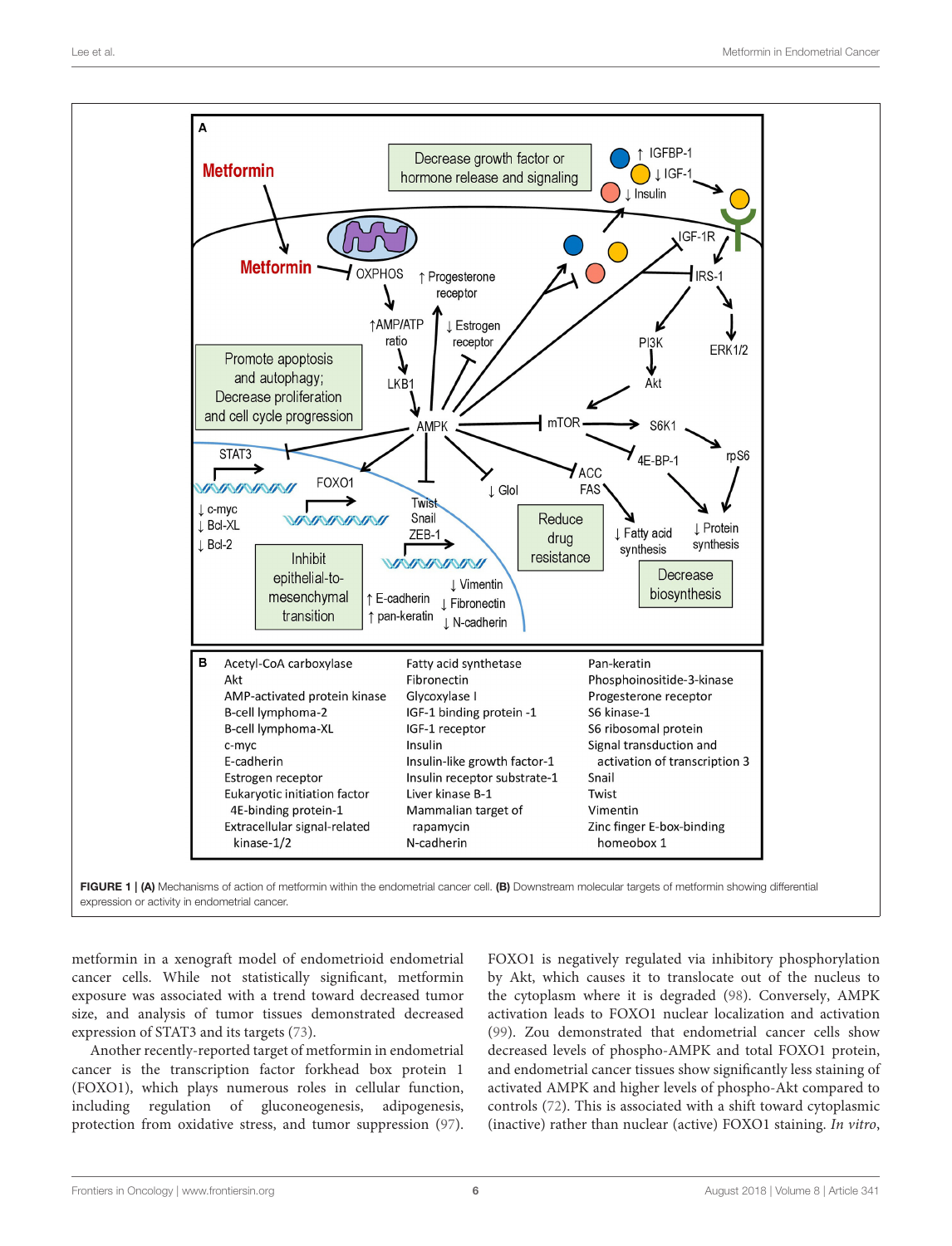they reported that metformin treatment increased FOXO1 protein levels, decreased inhibitory FOXO1 phosphorylation, and increased FOXO1 nuclear accumulation in an AMPKdependent manner, resulting in inhibition of endometrial cancer cell proliferation. Conversely, knockdown of FOXO1 expression using siRNA partially attenuates the antiproliferative effect of metformin on endometrial cancer cells. Metformin treatment inhibited growth of tumors in a xenograft mouse model, and tumor staining also showed increased phospho-AMPK and nuclear localization of FOXO1 as well as decreased staining of the proliferative marker Ki-67 [\(72\)](#page-13-19). Decreased FOXO1 expression during metformin treatment has been reported by others as well [\(68\)](#page-13-15).

Metformin treatment has also been shown to inhibit epithelial-to-mesenchymal transition (EMT) in endometrial cancer cell lines. Metformin increases epithelial markers such as E-cadherin and pan-keratin in endometrial cancer cells in vitro [\(76,](#page-13-21) [100\)](#page-14-11) and decreases mesenchymal markers (e.g., Ncadherin, fibronectin, vimentin) [\(76,](#page-13-21) [100\)](#page-14-11) and transcriptional drivers of EMT (e.g., Twist-1, snail-1, zinc finger E-box-binding homeobox-1 [ZEB-1]) [\(100\)](#page-14-11). In cultured cells, metformin was able to attenuate the molecular and morphologic changes induced by EMT-inducing stimuli such as 17β-estradiol and transforming-growth factor-β (TGF-β) [\(76\)](#page-13-21). Correspondingly, histologic staining for E-cadherin was significantly higher in endometrial carcinomas taken from patients with a history of metformin use [\(100\)](#page-14-11).

Metformin has demonstrated the ability to synergize with other endometrial cancer therapies in vitro, leading to enhanced apoptosis of cultured endometrial cell lines in the presence of paclitaxel [\(74,](#page-13-17) [101\)](#page-14-12), cisplatin [\(101,](#page-14-12) [102\)](#page-14-13), or progestin [\(89\)](#page-14-14). For the latter two, this effect is dependent on downregulation of glycoxylase I (GloI), a mediator of chemotherapy resistance [\(89,](#page-14-14) [101\)](#page-14-12). Metformin treatment was also able to increase expression of the progesterone receptor in endometrial cancer cells [\(88\)](#page-14-1) and sensitize progestin-resistant endometrial carcinoma cells to medroxyprogesterone-induced apoptosis [\(89\)](#page-14-14). Conversely, metformin alters expression of the estrogen receptor (ER) in endometrial cancer cells, decreasing the ERα isoform while increasing expression of ERβ, with overall inhibition of estradiolinduced proliferation [\(90\)](#page-14-2). In endometrial cancer patients with type 2 diabetes, metformin leads to decreased expression of the estrogen receptor in tumor tissue compared to insulin treatment [\(103\)](#page-14-15).

Possible mutation-specific effects of metformin have also been explored in preclinical in vivo models of endometrial cancer. Oral metformin is capable of reducing in vitro cell proliferation as well as tumor size in xenograft models of multiple human and mouse endometrial cancer cell lines. [\(67\)](#page-13-18). This effect occurred only in cell lines with activating K-Ras mutations but not wildtype K-Ras and could be partially attenuated by siRNA-based inhibition of K-Ras expression. Moreover, metformin treatment was shown to cause mislocalization of K-Ras to the cytoplasm in a protein kinase C (PKC)-dependent manner. No association was seen between metformin-responsiveness and PTEN mutations. Another study utilized a primary endometrioid endometrial carcinoma xenograft model using cells taken directly from patient biopsies for culture and inoculation into nude mice. The authors noted that one sample contained a K-Ras mutation while the other was wild-type; neither tumor was inhibited by metformin treatment, either alone or in combination with cisplatin [\(104\)](#page-14-16). It should be noted that the dosage of metformin used in this study was lower than in the study by Iglesias (250 mg/kg/day for 21 days vs. 1 g/kg/day for 29-64 days). However, in both these studies, the tumors that displayed no susceptibility to metformin treatment also showed no changes in levels of activated AMPK or downstream mediators, emphasizing the likely importance of this pathway for mediating metformininduced tumor suppression. Several studies have now shown that higher doses of metformin are required in mice to have antitumor effects than those administered in clinical trials and this may be a reflection of pharmacokinetic differences between rodents and humans [\(86,](#page-13-32) [105,](#page-14-17) [106\)](#page-14-18).

Attention is now also being paid to the impact of metformin on other cellular components of the tumor microenvironment (TME) beyond the cancer cells themselves as described in Rivadeneira and Delgoffe [\(107\)](#page-14-19). Metformin is capable of decreasing the rate of tumor cell oxygen consumption and thus is able to reduce hypoxia levels within the tumor. The reduction of hypoxia can enhance the activity of agents aimed at stimulating anti-tumor T-cells [\(108\)](#page-14-20). Further effects of metformin on the immune microenvironment are hypothesized to be mediated through tumor-associated macrophage reprogramming from an M2 to M1-like phenotype [\(109\)](#page-14-21). A review on the effects of metformin on other tumor cells is beyond the scope of this work. In sum, the pre-clinical data provide sufficient evidence for continued evaluation of metformin's antineoplastic potential. Nonetheless, they also highlight the likely complex interaction between tumor- and patient-specific factors dictating the efficacy of metformin as an anticancer treatment and underscore the need for ongoing human studies.

### METFORMIN IN PRESURGICAL AND OTHER CLINICAL TRIALS IN ENDOMETRIAL CANCER

The preponderance of preclinical data has prompted several early phase clinical trials of metformin in human endometrial cancers (**[Table 3](#page-9-0)**). Many groups have utilized the pre-surgical window approach, in which patients with a biopsy-based histologic diagnosis of endometrial cancer receive metformin treatment during the period prior to hysterectomy. Compared to baseline levels or control patients, patients receiving metformin (between 850 and 2,250 mg daily) showed a post-treatment reduction in markers of DNA replication (topoisomerase IIα) [\(112\)](#page-14-22) and cellular proliferation (Ki-67) [\(111,](#page-14-23) [114,](#page-14-24) [115,](#page-14-25) [119\)](#page-14-26). No change in Ki-67 staining was observed by Soliman and colleagues, though notably the dose and duration of metformin exposure was the lowest among these studies [\(117\)](#page-14-27). Metformin treatment was associated with histologic evidence for inhibition of key signaling pathways including PI3K/Akt/mTOR [\(111,](#page-14-23) [112,](#page-14-22) [114,](#page-14-24) [116,](#page-14-28) [117,](#page-14-27) [119\)](#page-14-26) and MAPK/ERK [\(112,](#page-14-22) [117\)](#page-14-27). Tumor immunohistochemistry in one trial also revealed decreased expression of estrogen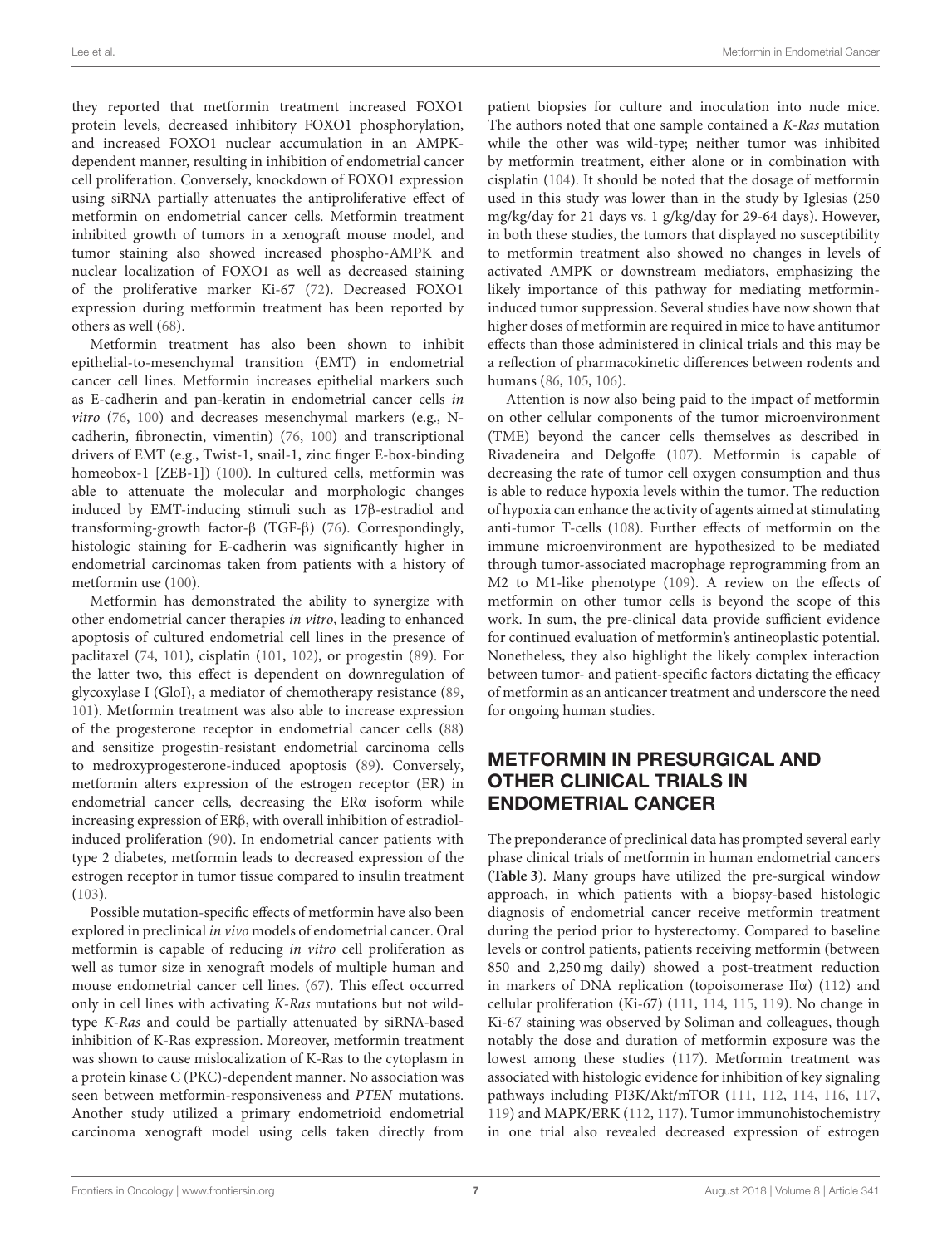| References        | Design                                        | Assessment                                                                                                                                                  | Treatment                                                                                                                                                                                                                                                           | No MFM                                | MFM                                 | Results                                                                                                                                                                                                                                                                |
|-------------------|-----------------------------------------------|-------------------------------------------------------------------------------------------------------------------------------------------------------------|---------------------------------------------------------------------------------------------------------------------------------------------------------------------------------------------------------------------------------------------------------------------|---------------------------------------|-------------------------------------|------------------------------------------------------------------------------------------------------------------------------------------------------------------------------------------------------------------------------------------------------------------------|
| $(110)$ (Iran)    | controlled trial<br>Non-blinded<br>randomized | progesterone treatment for dysfunctional<br>Ś.<br>Endometrial histology after metformin<br>uterine bleeding                                                 | Metformin 500 mg twice daily or megestrol<br>40 mg daily for 3 months                                                                                                                                                                                               | $\overline{\mathbb{S}}$               | 22                                  | • Metformin induced endometrial atrophy in 95.5% (21/22) of patients<br>(including 2 with low grade EEC) compared to 61.9% (13/21)<br>receiving megestrol                                                                                                              |
| (Canada)<br>(111) | Single arm                                    | biopsy-proven EC diagnosis to resection<br>Effect of metformin on serum and tumor<br>biomarkers during window from<br>in non-diabetic patients              | enrollment to surgery (21-50 days, mean<br>Metformin 500 mg three times daily from<br>36.6 days, median 38 days)                                                                                                                                                    | (banked)<br>tissues)<br>$\frac{1}{2}$ | EEC, 3<br>NEEC)<br>11(8)            | Metformin reduced plasma insulin, IGF-1 and IGFBP-7 and decreased<br>Metformin treatment led to non-significant increase in plasma<br>tumor Ki-67 and phospho-rpS6<br>IGFBP-1<br>$\bullet$<br>$\bullet$                                                                |
| $(112)$ (Japan)   | Single arm                                    | Effect of metformin on serum and tumor<br>ज़<br>biopsy-proven EC diagnosis to surgic<br>resection in non-diabetic patients<br>biomarkers during window from | Metformin starting dose 750 mg daily,<br>1,500-2,250 mg daily (divided) from<br>enrollment to surgery (4-6 weeks)<br>increased weekly as tolerated to                                                                                                               | (banked)<br>tissues)<br>$\frac{0}{1}$ | $\overline{\odot}$                  | Metformin reduced tumor topoisomerase lla, Ki-67, phospho-rpS6,<br>metformin decreased ability of sera to stimulate DNA synthesis in<br>and phospho-ERK1/2 and increased tumor phospho-AMPK<br>Metformin decreased serum insulin, glucose, and IGF-1<br>cultured cells |
| $(113)$ (China)   | Single arm                                    | early stage EC (la) in women with PCOS<br>estrogen/progesterone combination on<br>Effect of metformin plus                                                  | Cyproterone acetate 2 mg daily, ethinyl<br>estradiol 35 µg daily, and metformin<br>1,000 mg daily for 6 months                                                                                                                                                      | $\stackrel{\triangleleft}{\geq}$      | LO                                  | Estrogen/progesterone treatment combined with metformin led to<br>reversion to normal endometrial epithelium in all patients<br>$\bullet$                                                                                                                              |
| $(114)$ (USA)     | Single arm                                    | Effect of metformin on tumor biomarkers<br>during window from biopsy-proven EEC<br>diagnosis to surgical resection in obese<br>momen                        | Metformin 850 mg daily from enrollment to<br>surgery (7-28 days, mean 14.65 days)                                                                                                                                                                                   | $\frac{4}{2}$                         | $\rm 20$                            | Metformin decreased tumor Ki-67, phospho-AMPK, phospho-Akt,<br>phospho-rpS6, phospho-4E-BP-1 and ER but did not change PR<br>Responders had increased serum free fatty acids and tumor staining<br>for markers of fatty acid oxidation and glycogen synthesis<br>level |
| $(115)$ (UK)      | controlled trial<br>randomized<br>Non-        | Effect of metformin on tumor biomarkers<br>diagnosis of AEH or EEC to surgical<br>during window from biopsy-proven<br>resection                             | enrollment to surgery (7-34 days, median<br>Metformin 850 mg twice daily from<br>20 days) vs. no treatment                                                                                                                                                          | <b>AEH, 10</b><br>12(2)<br>EEO)       | <b>AEH, 28</b><br>28 (0<br>EEO)     | Metformin decreased tumor Ki-67 and phospho-4E-BP1 but did not<br>E<br>change levels of phospho-Akt, phospho-ACC, phospho-rpS6,<br>PR, or caspase-3<br>$\bullet$                                                                                                       |
| $(116)$ (China)   | controlled trial<br>randomized<br>Non-        | surgical resection in non-diabetic women<br>Effect of metformin on serum and tumor<br>biopsy-proven diagnosis of EC and<br>biomarkers during window from    | Metformin 500 mg three times daily from<br>enrollment to surgery (3-4 weeks) vs. no<br>treatment                                                                                                                                                                    | 80                                    | 8                                   | EC patients had higher serum IGF-1, lower tumor phospho-AMPK,<br>and higher tumor phospho-mTOR at baseline than non-EC patients<br>Metformin led to lower serum IGF-1, higher tumor phospho-AMPK<br>and lower tumor phospho-mTOR in EC patients<br>$\bullet$           |
| $(117)$ (USA)     | Single arm                                    | biopsy-proven diagnosis of EC to surgical<br>Effect of metformin on serum and tumor<br>biomarkers during window from<br>resection                           | Metformin 850mg daily from enrollment to<br>surgery (7-24 days, median 9.5 days)                                                                                                                                                                                    | $\stackrel{\triangle}{\geq}$          | 20                                  | Metformin decreased serum IGF-1, omentin, insulin, C-peptide, and<br>phospho-ERK1/2 but did not change levels of Ki-67, phospho-ACC<br>Metformin decreased tumor phospho-Akt, phospho-rpS6<br>or caspase-3<br>leptin                                                   |
| $(118)$ (Japan)   | Single arm                                    | <b>AEH</b><br>recurrence after progestin therapy for<br>Efficacy of metformin in preventing<br>or early stage EC (stage la)                                 | increased weekly as tolerated to 2,250 mg<br>Metformin starting dose 750mg daily,<br>medroxyprogesterone acetate-based<br>protocol for 24-36 weeks, continued<br>alone in complete responders until<br>daily (divided, concurrent with<br>conception or recurrence) | $\stackrel{\triangleleft}{\geq}$      | 16 AEH,<br>$\Xi$<br>$\overline{12}$ | Metformin maintenance associated with 3-year recurrence-free<br>survival of 89%, compared to expected baseline of 52%<br>recurrence-free survival at 2 years<br>$\bullet$                                                                                              |
| $(119)$ (China)   | controlled trial<br>randomized<br>Non-        | ers<br>Effect of metformin on tumor biomark<br>diagnosis of EC to surgical resection<br>during window from biopsy-proven                                    | Metformin 500 mg three times daily for 3-4<br>weeks                                                                                                                                                                                                                 | SS                                    | SS                                  | EC patients had higher tumor Ki-67, PI3K, phospho-Akt, phospho-<br>S6K1, and phospho-4E-BP1 at baseline than non-EC patients<br>Metformin decreased tumor Ki-67, PI3K, phospho-Akt,<br>phospho-S6K1, and phospho-4E-BP1 in EC patients                                 |

receptor; PR, progestarone receptor; AEH, atypical endometrial hyperplasia; ACC, acetyl-CoA carboxylase; mTOR, mammalian target of rapamycin; PI3K, phosphoinositide 3-kinase; S6K1, S6 kinase 1. receptor; PR, progesterone receptor; AEH, atypical endometrial hyperplasia; ACC, acetyl-CoA carboxylase; mTOR, mammalian target of rapamycin; PI3K, phosphoinositide 3-kinase; S6K inase 1.

<span id="page-9-0"></span>TABLE 3 | Clinical trials of metformin in endometrial cancer.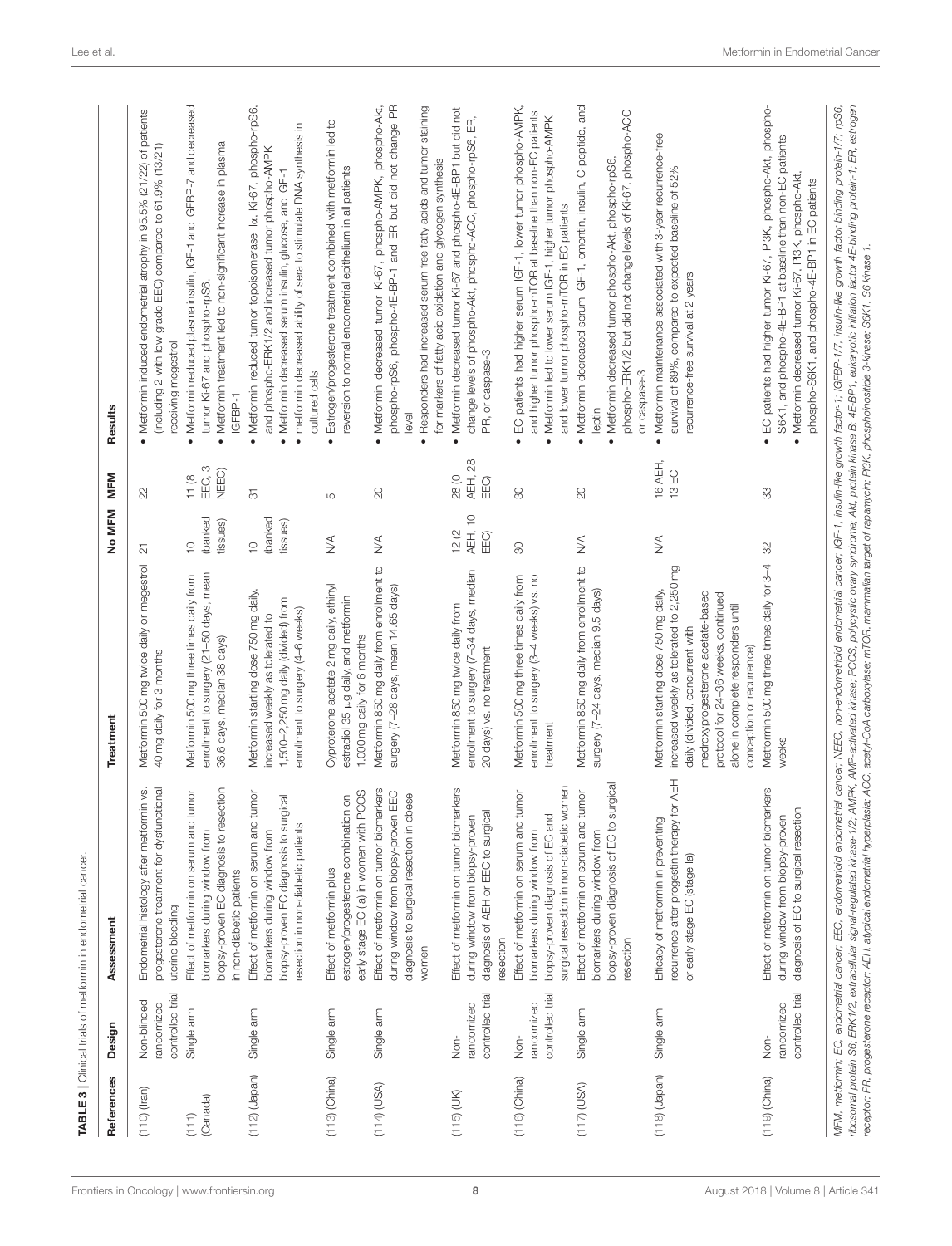receptor after metformin treatment [\(114\)](#page-14-24). Plasma measures of a hyperinsulinemic state, including insulin, IGF-1, glucose, and leptin were significantly reduced post-metformin [\(111,](#page-14-23) [112,](#page-14-22) [116,](#page-14-28) [117\)](#page-14-27). Furthermore, serum from metformin-treated patients showed decreased ability to stimulate DNA synthesis in cultured endometrial cancer cells [\(112\)](#page-14-22), suggesting that systemic effects of metformin also play a role in its antiproliferative activity.

In terms of clinical outcomes, a randomized study by Tabrizi examined the ability of metformin to reverse endometrial hyperplasia or disordered proliferative endometrium in patients with abnormal uterine bleeding compared to megestrol. Metformin was able to induce endometrial atrophy/restore endometrial histology in 95.5% of patients compared to 61.9% in the megestrol group. Significantly, this study included two patients with low grade endometrial carcinomas (stage Ia) who received metformin. After 3 months of treatment, repeat biopsy showed conversion to atrophic endometrium [\(110\)](#page-14-29). A study of 5 PCOS patients with early stage endometrial carcinoma showed that co-treatment with the oral contraceptive Diane-35 (cyproterone and ethinyl estradiol) and metformin for 6 months led to reversion to normal epithelia on repeat biopsy in all patients [\(113\)](#page-14-30). This included three patients who had previously been on megestrol treatment for 3 months with documented progesterone resistance. Mitsuhashi also used a combination approach of metformin with medroxyprogesterone to induce remission in patients with atypical endometrial hyperplasia (AEH) or early stage endometrial cancer, and further studied the use of maintenance metformin to prevent relapse. Metformin treatment led to a relapse-free survival of 89% at 3 years, which was higher than their projected baseline of 52% [\(118\)](#page-14-31). These studies were also notable for their stated goal of fertility preservation, an important consideration for some endometrial cancer patients.

Larger trials are underway, including a phase 3 trial of metformin monotherapy as chemoprevention for endometrial cancer compared to placebo and lifestyle interventions in non-diabetic obese women (NCT01697566) and a phase 2/3 trial by the Gynecologic Oncology Group for advanced (stage III, IVA, IVB) or recurrent endometrial cancer that will compare the addition of metformin vs. placebo to combination paclitaxel/carboplatin as first-line therapy (NCT02065687). Several phase 2 or earlier studies will utilize metformin in combination with hormonal treatments such as megestrol acetate (NCT01968317) or levonorgestrel (as an intrauterine device) for early stage endometrial cancer or complex atypical hyperplasia in young women with the goal of fertility preservation or contraindications to surgery (NCT02990728, NCT02035787, NCT01686126). Also ongoing are a phase 2 study of metformin combined with letrozole and everolimus for advanced or recurrent endometrial cancer (NCT01797523) and a phase 1/2 study of metformin plus metronomic cyclophosphamide and olaparib for advanced or recurrent endometrial cancer (NCT02755844). These efforts will give valuable insight into the preventative and therapeutic value of metformin in endometrial malignancy.

### THE METABOLIC MICROENVIRONMENT AS A THERAPEUTIC TARGET IN ENDOMETRIAL CANCER

The role of glucose metabolism in endometrial cancer is also still being explored. Malignant tissues in general have been known to have high levels of glycolytic metabolism, even in the presence of oxygen, a phenomenon known as the Warburg effect after its discoverer, Otto Warburg [\(120\)](#page-14-32). One theory was that cancer cells are less dependent on oxidative phosphorylation, allowing them to survive in the often relatively hypoxic tumor microenvironment. However, in recent years, a more nuanced model has emerged for some tumor types, known as the reverse Warburg theory [\(121\)](#page-15-0). This is based on the recognition of heterogeneity in tumor composition; malignant tissues are composed of cancer cells surrounded by diverse types of stromal cells and adipocytes, each of which make contributions to the tumor microenvironment [\(122,](#page-15-1) [123\)](#page-15-2). Our research in breast and prostate cancer cell models among others have demonstrated that glycolysis occurs not in the tumor cells themselves, but in the surrounding stromal cells [\(124–](#page-15-3) [127\)](#page-15-4). This relationship is thought to occur via oxidative stress in the cancer associated stroma (CAS), driven by tumor cell generation of reactive oxygen species and stromal cell loss of caveolin-1 (CAV1), an inhibitor of nitric oxide production [\(124–](#page-15-3) [129\)](#page-15-5). CAS cells undergo metabolic reprogramming associated with mitophagy (selective degradation of mitochondria by autophagy) and cell autophagy, and they generate high levels of energy-rich metabolites (including lactate and ketones) through glycolysis, which is then shuttled to cancer cells as substrates for oxidative phosphorylation. We have reported that lactate shuttling to tumor epithelial cells is dependent on transporters of the monocarboxylate transporter (MCT) family, with MCT4 being important for lactate efflux from stromal cells and MCT1 for lactate uptake in tumor epithelial cells in a breast cancer cell co-culture system [\(130\)](#page-15-6). Others have observed similar lactate shuttling in prostate cancer and sarcoma models and have reported that lactate upload promotes tumor cell proliferation and angiogenesis [\(131,](#page-15-7) [132\)](#page-15-8). Aside from lactate, Sousa and colleagues have described a similar two-compartment metabolic system in pancreatic ductal adenocarcinoma in which stroma-associated pancreatic stellate cells are stimulated by contact with pancreatic cancer cells to undergo autophagy and secrete primarily alanine which fuels the tricarboxylic acid (TCA) cycle and biosynthesis in the cancer cells themselves [\(133\)](#page-15-9).

In this model, metformin treatment may play an important part in disrupting cancer cell metabolism via its direct inhibition of mitochondrial respiration in the cancer cells. In agreement with this, our previous results suggest that metformin treatment of cultured breast cancer cells inhibits their ability to induce loss of CAV1 (a marker of tumor-stromal metabolic coupling) in cocultured fibroblasts [\(126\)](#page-15-10). We have also observed that a short course of metformin was also able to increase stromal CAV1 expression in vivo in patients with head and neck squamous cell carcinoma in a presurgical window of opportunity trial [\(106\)](#page-14-18).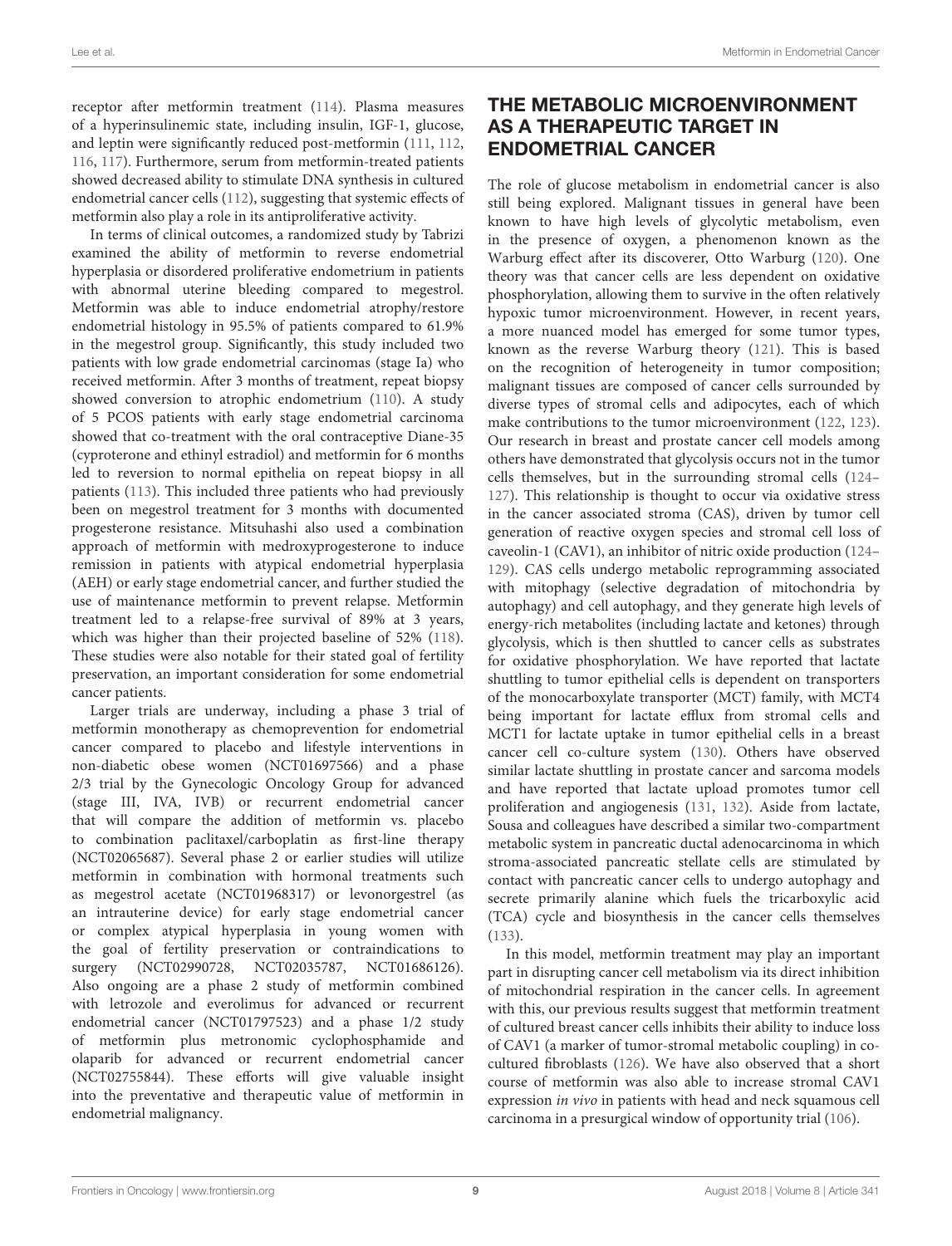The existence of such symbiotic metabolic reprogramming has not yet been investigated closely in endometrial cancer, but supportive evidence comes from a study by Latif et al. that showed differential histologic localization for MCT1 (tumor) vs. MCT4 (stroma) for some though not all endometrial cancer samples analyzed [\(134\)](#page-15-11). High MCT1 expression was also a poor prognostic indicator for recurrence-free, cancerfree, and overall survival in the same study. Moreover, Zhao studied endometrial stromal-epithelial cell interactions in a non-cancer primary cell culture model and showed that epithelial cell proliferation and migration was enhanced when cultured with conditioned media from CAV1 depleted stromal cells [\(135\)](#page-15-12). A phase 2 study currently underway at our institution utilizes a combination of metformin and doxycycline for the treatment of breast and uterine cancers, with outcomes including the measurement of biomarkers of tumor-stromal metabolic compartmentalization, such as stromal CAV1 and MCT4 and tumor MCT1 (NCT02874430). This will provide new insight into the effects of metformin treatment on the metabolic microenvironment in endometrial cancer.

The Reverse Warburg framework also opens up the possibility of multi-targeted therapies that simultaneously act on aberrant glucose metabolism in both cancer and stromal cells, such as metformin combined with inhibitors of glycolysis, autophagy, or transport of lactate and other energetic substrates. Combined metformin and glycolytic inhibitors have been utilized in xenograft models of breast cancer, gastric cancer, and glioblastoma with synergistic inhibition of tumor growth or prolongation of survival occurring at doses where each agent is ineffective alone [\(136,](#page-15-13) [137\)](#page-15-14). Such approaches would exploit the vulnerabilities of tumorstroma metabolic reprogramming that typically allow for cancer cell survival under a variety of energetic conditions. Overall, the metabolic microenvironment of endometrial cancer represents a promising therapeutic target, one which metformin and other biguanides may be uniquely poised to act upon.

### **REFERENCES**

- <span id="page-11-0"></span>1. Global Burden of Disease Cancer, Fitzmaurice C, Allen C, Barber RM, Barregard L, Bhutta Z A, et al. Global, regional, and national cancer incidence, mortality, years of life lost, years lived with disability, and disability-adjusted life-years for 32 cancer groups, 1990 to 2015: a systematic analysis for the global burden of disease study. JAMA Oncol (2017) 3:524–48. doi: [10.1001/jamaoncol.2016.5688](https://doi.org/10.1001/jamaoncol.2016.5688)
- <span id="page-11-1"></span>2. Global Burden of Disease Cancer, Fitzmaurice C, Dicker D, Pain A, Hamavid H, Moradi-Lakeh M, et al. The global burden of cancer 2013. JAMA Oncol (2015) 1:505–27. doi: [10.1001/jamaoncol.2015.0735](https://doi.org/10.1001/jamaoncol.2015.0735)
- <span id="page-11-2"></span>3. American Cancer Society. Cancer Facts & Figures 2018. Atlanta, GA: American Cancer Society (2018).
- <span id="page-11-3"></span>4. Duska LR, Garrett A, Rueda BR, Haas J, Chang Y, Fuller AF. Endometrial cancer in women 40 years old or younger. Gynecol Oncol. (2001) 83:388–93. doi: [10.1006/gyno.2001.6434](https://doi.org/10.1006/gyno.2001.6434)
- <span id="page-11-4"></span>5. Moir-Meyer GL, Pearson JF, Lose F, Scott RJ, Mcevoy M, Attia J, et al. Rare germline copy number deletions of likely functional importance

### **CONCLUSIONS**

Endometrial cancer is a disease with few effective treatments for advanced and metastatic disease. In addition, the need for fertility-sparing options for patients with early stage disease means there is a need for more primary or adjunctive treatment approaches. A large body of evidence links endometrial cancer incidence to metabolic conditions such as obesity and hyperglycemic states. Increasing rates of the latter has been mirrored by a rise in the former, particularly in developing countries, highlighting the need for a better understanding of the contribution of the metabolic microenvironment to endometrial cancer tumorigenesis. There is substantial evidence that the mechanisms of nutrient utilization and synthesis are significantly dysregulated in malignancy on both an intracellular and intercellular level. Models such as the reverse Warburg effect especially emphasize the importance of considering the interplay between cancer epithelial cells and their surrounding stroma. Dysregulation of metabolic pathways may represent adaptations that facilitate survival and proliferation in some scenarios (e.g., the idea of the parasitic cancer cell), but can also become liabilities for cancer cells particularly in times of nutrient or energy deprivation. Drugs such as metformin may be uniquely poised to exploit these defects, possibly in conjunction with other therapies that target glucose utilization. Indeed, preclinical and early clinical studies have shown promise for metformin as an adjunctive treatment for endometrial cancer, with effects on both cancer-specific as well as patient-specific metrics. Further study is needed to elucidate the role of metformin as a therapy for endometrial cancer, and several clinical trials are underway that will greatly expand our understanding of its potential benefits.

### AUTHOR CONTRIBUTIONS

JJ and UM-O contributed to the conception and design of the manuscript. TL wrote the first draft of the manuscript. UM-O, RS, CK, SR, NR, and JJ contributed to manuscript revision. All authors read and approved the submitted version.

are implicated in endometrial cancer predisposition. Hum Genet. (2015) 134:269–78. doi: [10.1007/s00439-014-1507-4](https://doi.org/10.1007/s00439-014-1507-4)

- <span id="page-11-5"></span>6. Bokhman JV. Two pathogenetic types of endometrial carcinoma. Gynecol Oncol. (1983) 15:10–7. doi: [10.1016/0090-8258\(83\)90111-7](https://doi.org/10.1016/0090-8258(83)90111-7)
- <span id="page-11-6"></span>7. Del Carmen MG, Birrer M, Schorge JO. Uterine papillary serous cancer: a review of the literature. Gynecol Oncol. (2012) 127:651–61. doi: [10.1016/j.ygyno.2012.09.012](https://doi.org/10.1016/j.ygyno.2012.09.012)
- <span id="page-11-7"></span>8. Kilgore LC, Partridge EE, Alvarez RD, Austin JM, Shingleton HM, Noojin F III, et al. Adenocarcinoma of the endometrium: survival comparisons of patients with and without pelvic node sampling. Gynecol Oncol. (1995) 56:29–33. doi: [10.1006/gyno.1995.1005](https://doi.org/10.1006/gyno.1995.1005)
- <span id="page-11-8"></span>9. Nout RA, Smit VT, Putter H, Jurgenliemk-Schulz IM, Jobsen JJ, Lutgens LC, et al. Vaginal brachytherapy versus pelvic external beam radiotherapy for patients with endometrial cancer of high-intermediate risk (PORTEC-2): an open-label, non-inferiority, randomised trial. Lancet (2010) 375:816–23. doi: [10.1016/S0140-6736\(09\)62163-2](https://doi.org/10.1016/S0140-6736(09)62163-2)
- <span id="page-11-9"></span>10. Kong A, Johnson N, Kitchener HC, Lawrie TA. Adjuvant radiotherapy for stage I endometrial cancer: an updated Cochrane systematic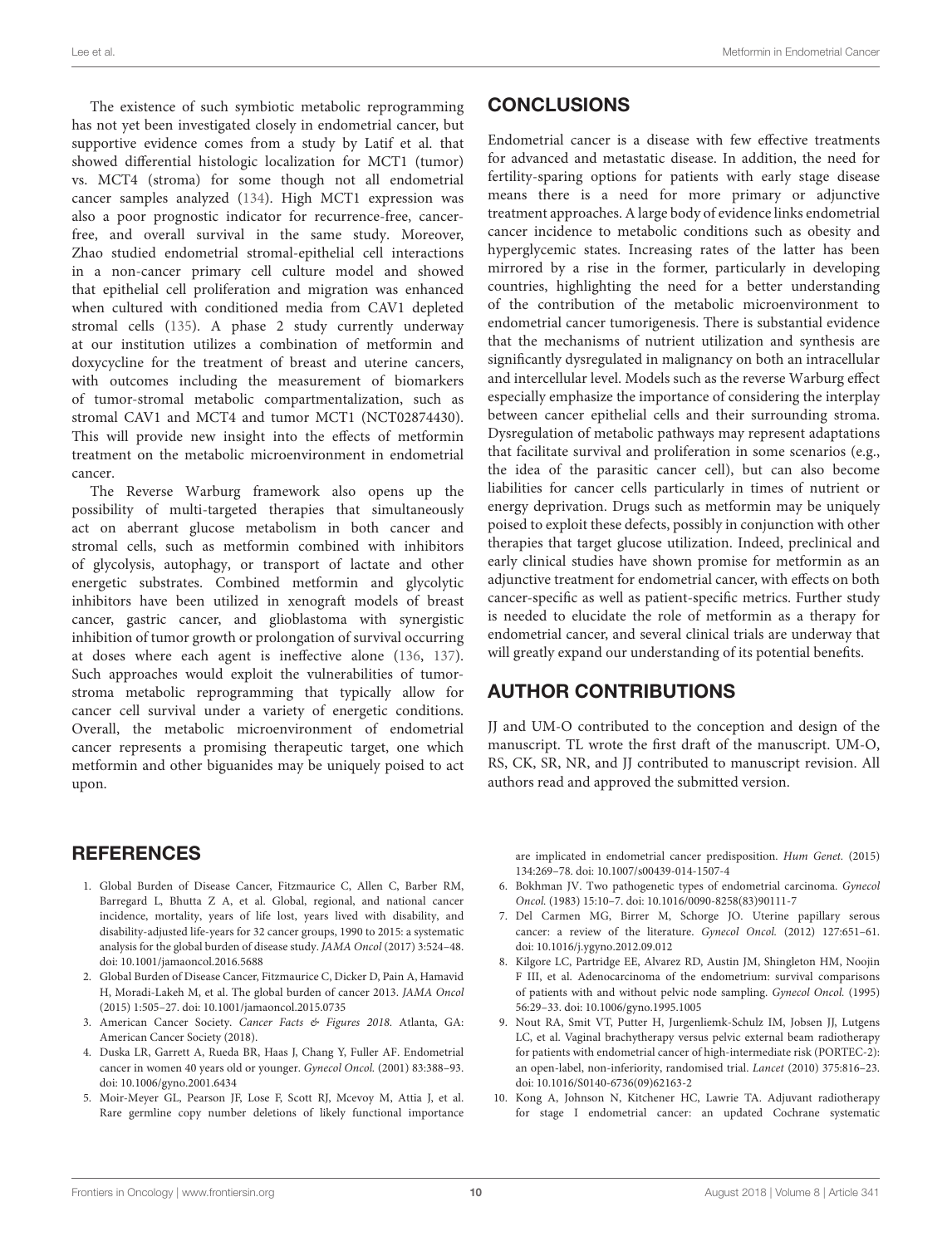review and meta-analysis. J Natl Cancer Inst. (2012) 104:1625–34. doi: [10.1093/jnci/djs374](https://doi.org/10.1093/jnci/djs374)

- <span id="page-12-0"></span>11. Morice P, Leary A, Creutzberg C, Abu-Rustum N, Darai E. Endometrial cancer. Lancet (2016) 387:1094–108. doi: [10.1016/S0140-6736\(15\)00130-0](https://doi.org/10.1016/S0140-6736(15)00130-0)
- 12. Quinn MA. Hormonal treatment of endometrial cancer. Hematol Oncol Clin North Am. (1999) 13:163–87.ix. doi: [10.1016/S0889-8588\(05\)70159-3](https://doi.org/10.1016/S0889-8588(05)70159-3)
- <span id="page-12-1"></span>13. Network NCC. Uterine Neoplasms Version 1.2018 (2018) Available online at: [https://www.nccn.org/professionals/physician\\_gls/pdf/uterine.pdf](https://www.nccn.org/professionals/physician_gls/pdf/uterine.pdf) (Accessed April 30, 2018).
- <span id="page-12-2"></span>14. Moore TD, Phillips PH, Nerenstone SR, Cheson BD. Systemic treatment of advanced and recurrent endometrial carcinoma: current status and future directions. J Clin Oncol. (1991) 9:1071–88. doi: [10.1200/JCO.1991.9.6.1071](https://doi.org/10.1200/JCO.1991.9.6.1071)
- <span id="page-12-3"></span>15. Humber CE, Tierney JF, Symonds RP, Collingwood M, Kirwan J, Williams C, et al. Chemotherapy for advanced, recurrent or metastatic endometrial cancer: a systematic review of Cochrane collaboration. Ann Oncol. (2007) 18:409–20. doi: [10.1093/annonc/mdl417](https://doi.org/10.1093/annonc/mdl417)
- <span id="page-12-4"></span>16. Russo A, Autelitano M, Bisanti L. Metabolic syndrome and cancer risk. Eur J Cancer (2008) 44:293–7. doi: [10.1016/j.ejca.2007.11.005](https://doi.org/10.1016/j.ejca.2007.11.005)
- 17. Esposito K, Chiodini P, Colao A, Lenzi A, Giugliano D. Metabolic syndrome and risk of cancer: a systematic review and meta-analysis. Diabetes Care (2012) 35:2402–11. doi: [10.2337/dc12-0336](https://doi.org/10.2337/dc12-0336)
- <span id="page-12-5"></span>18. Stocks T, Bjorge T, Ulmer H, Manjer J, Haggstrom C, Nagel G, et al. Metabolic risk score and cancer risk: pooled analysis of seven cohorts. Int J Epidemiol. (2015) 44:1353–63. doi: [10.1093/ije/dyv001](https://doi.org/10.1093/ije/dyv001)
- <span id="page-12-6"></span>19. Cust AE, Kaaks R, Friedenreich C, Bonnet F, Laville M, Tjonneland A, et al. Metabolic syndrome, plasma lipid, lipoprotein and glucose levels, and endometrial cancer risk in the European Prospective Investigation into Cancer and Nutrition (EPIC). Endocr Relat Cancer (2007) 14:755–67. doi: [10.1677/ERC-07-0132](https://doi.org/10.1677/ERC-07-0132)
- 20. Bjorge T, Stocks T, Lukanova A, Tretli S, Selmer R, Manjer J, et al. Metabolic syndrome and endometrial carcinoma. Am J Epidemiol. (2010) 171:892–902. doi: [10.1093/aje/kwq006](https://doi.org/10.1093/aje/kwq006)
- <span id="page-12-10"></span>21. Zhang Y, Liu Z, Yu X, Zhang X, Lu S, Chen X, et al. The association between metabolic abnormality and endometrial cancer: a large case-control study in China. Gynecol Oncol. (2010) 117:41–6. doi: [10.1016/j.ygyno.2009.12.029](https://doi.org/10.1016/j.ygyno.2009.12.029)
- 22. Friedenreich CM, Biel RK, Lau DC, Csizmadi I, Courneya KS, Magliocco AM, et al. Case-control study of the metabolic syndrome and metabolic risk factors for endometrial cancer. Cancer Epidemiol Biomarkers Prev. (2011) 20:2384–95. doi: [10.1158/1055-9965.EPI-11-0715](https://doi.org/10.1158/1055-9965.EPI-11-0715)
- 23. Rosato V, Zucchetto A, Bosetti C, Dal Maso L, Montella M, Pelucchi C, et al. Metabolic syndrome and endometrial cancer risk. Ann Oncol. (2011) 22:884–9. doi: [10.1093/annonc/mdq464](https://doi.org/10.1093/annonc/mdq464)
- <span id="page-12-7"></span>24. Trabert B, Wentzensen N, Felix AS, Yang HP, Sherman ME, Brinton LA. Metabolic syndrome and risk of endometrial cancer in the united states: a study in the SEER-medicare linked database. Cancer Epidemiol Biomarkers Prev. (2015) 24:261–7. doi: [10.1158/1055-9965.EPI-14-0923](https://doi.org/10.1158/1055-9965.EPI-14-0923)
- <span id="page-12-8"></span>25. Esposito K, Chiodini P, Capuano A, Bellastella G, Maiorino MI, Giugliano D. Metabolic syndrome and endometrial cancer: a meta-analysis. Endocrine (2014) 45:28–36. doi: [10.1007/s12020-013-9973-3](https://doi.org/10.1007/s12020-013-9973-3)
- <span id="page-12-9"></span>26. Ni J, Zhu T, Zhao L, Che F, Chen Y, Shou H, et al. Metabolic syndrome is an independent prognostic factor for endometrial adenocarcinoma. Clin Transl Oncol. (2015) 17:835–9. doi: [10.1007/s12094-015-1309-8](https://doi.org/10.1007/s12094-015-1309-8)
- <span id="page-12-11"></span>27. Aune D, Navarro Rosenblatt DA, Chan DS, Vingeliene S, Abar L, Vieira AR, et al. Anthropometric factors and endometrial cancer risk: a systematic review and dose-response meta-analysis of prospective studies. Ann Oncol. (2015) 26:1635–48. doi: [10.1093/annonc/mdv142](https://doi.org/10.1093/annonc/mdv142)
- <span id="page-12-12"></span>28. Wise MR, Jordan V, Lagas A, Showell M, Wong N, Lensen S, et al. Obesity and endometrial hyperplasia and cancer in premenopausal women: a systematic review. Am J Obstet Gynecol. (2016) 214:689.e1–689.e17. doi: [10.1016/j.ajog.2016.01.175](https://doi.org/10.1016/j.ajog.2016.01.175)
- <span id="page-12-13"></span>29. Calle EE, Rodriguez C, Walker-Thurmond K, Thun MJ. Overweight, obesity, and mortality from cancer in a prospectively studied cohort of U.S. adults. N Engl J Med. [\(2003\) 348:1625–38. doi: 10.1056/NEJMoa0](https://doi.org/10.1056/NEJMoa021423) 21423
- <span id="page-12-14"></span>30. Secord AA, Hasselblad V, Von Gruenigen VE, Gehrig PA, Modesitt SC, Bae-Jump V, et al. Body mass index and mortality in endometrial cancer: a systematic review and meta-analysis. Gynecol Oncol. (2016) 140:184–90. doi: [10.1016/j.ygyno.2015.10.020](https://doi.org/10.1016/j.ygyno.2015.10.020)
- <span id="page-12-15"></span>31. Friberg E, Orsini N, Mantzoros CS, Wolk A. Diabetes mellitus and risk of endometrial cancer: a meta-analysis. Diabetologia (2007) 50:1365–74. doi: [10.1007/s00125-007-0681-5](https://doi.org/10.1007/s00125-007-0681-5)
- <span id="page-12-16"></span>32. Liao C, Zhang D, Mungo C, Tompkins DA, Zeidan AM. Is diabetes mellitus associated with increased incidence and disease-specific mortality in endometrial cancer? A systematic review and meta-analysis of cohort studies. Gynecol Oncol. (2014) 135:163–71. doi: [10.1016/j.ygyno.2014.07.095](https://doi.org/10.1016/j.ygyno.2014.07.095)
- <span id="page-12-17"></span>33. Anderson KE, Anderson E, Mink PJ, Hong CP, Kushi LH, Sellers TA, et al. Diabetes and endometrial cancer in the Iowa women's health study. Cancer Epidemiol Biomarkers Prev (2001) 10:611–6. Available online at: [http://cebp.](http://cebp.aacrjournals.org/content/10/6/611.long) [aacrjournals.org/content/10/6/611.long](http://cebp.aacrjournals.org/content/10/6/611.long)
- <span id="page-12-18"></span>34. Luo J, Beresford S, Chen C, Chlebowski R, Garcia L, Kuller L, et al. Association between diabetes, diabetes treatment and risk of developing endometrial cancer. Br J Cancer (2014) 111:1432–9. doi: [10.1038/bjc.2014.407](https://doi.org/10.1038/bjc.2014.407)
- <span id="page-12-19"></span>35. Byers T, Sedjo RL. Body fatness as a cause of cancer: epidemiologic clues to biologic mechanisms. Endocr Relat Cancer (2015) 22:R125–34. doi: [10.1530/ERC-14-0580](https://doi.org/10.1530/ERC-14-0580)
- <span id="page-12-20"></span>36. Dossus L, Lukanova A, Rinaldi S, Allen N, Cust AE, Becker S, et al. Hormonal, metabolic, and inflammatory profiles and endometrial cancer risk within the EPIC cohort–a factor analysis. Am J Epidemiol. (2013) 177:787–99. doi: [10.1093/aje/kws309](https://doi.org/10.1093/aje/kws309)
- <span id="page-12-21"></span>37. Hernandez AV, Pasupuleti V, Benites-Zapata VA, Thota P, Deshpande A, Perez-Lopez FR. Insulin resistance and endometrial cancer risk: a systematic review and meta-analysis. Eur J Cancer (2015) 51:2747–58. doi: [10.1016/j.ejca.2015.08.031](https://doi.org/10.1016/j.ejca.2015.08.031)
- <span id="page-12-22"></span>38. Gupta SC, Sung B, Prasad S, Webb LJ, Aggarwal BB. Cancer drug discovery by repurposing: teaching new tricks to old dogs. Trends Pharmacol Sci. (2013) 34:508–17. doi: [10.1016/j.tips.2013.06.005](https://doi.org/10.1016/j.tips.2013.06.005)
- <span id="page-12-23"></span>39. Wurth R, Thellung S, Bajetto A, Mazzanti M, Florio T, Barbieri F. Drug-repositioning opportunities for cancer therapy: novel molecular targets for known compounds. Drug Discov Today (2016) 21:190–9. doi: [10.1016/j.drudis.2015.09.017](https://doi.org/10.1016/j.drudis.2015.09.017)
- <span id="page-12-24"></span>Pryor R, Cabreiro F. Repurposing metformin: an old drug with new tricks in its binding pockets. Biochem J (2015) 471:307–22. doi: [10.1042/BJ20150497](https://doi.org/10.1042/BJ20150497)
- <span id="page-12-25"></span>41. Diabetes Prevention Program Research G, Knowler WC, Fowler SE, Hamman RF, Christophi CA, Hoffman HJ, et al. 10-year follow-up of diabetes incidence and weight loss in the diabetes prevention program outcomes study. Lancet (2009) 374:1677–86. doi: [10.1016/S0140-6736\(09\)61457-4](https://doi.org/10.1016/S0140-6736(09)61457-4)
- <span id="page-12-27"></span>42. Becker C, Jick SS, Meier CR, Bodmer M. Metformin and the risk of endometrial cancer: a case-control analysis. Gynecol Oncol. (2013) 129:565–9. doi: [10.1016/j.ygyno.2013.03.009](https://doi.org/10.1016/j.ygyno.2013.03.009)
- <span id="page-12-28"></span>43. Ko EM, Sturmer T, Hong JL, Castillo WC, Bae-Jump V, Funk MJ. Metformin and the risk of endometrial cancer: a population-based cohort study. Gynecol Oncol. (2015) 136:341–7. doi: [10.1016/j.ygyno.2014.12.001](https://doi.org/10.1016/j.ygyno.2014.12.001)
- <span id="page-12-31"></span>44. Tseng CH. Metformin and endometrial cancer risk in Chinese women with type 2 diabetes mellitus in Taiwan. Gynecol Oncol. (2015) 138:147–53. doi: [10.1016/j.ygyno.2015.03.059](https://doi.org/10.1016/j.ygyno.2015.03.059)
- <span id="page-12-29"></span>45. Franchi M, Asciutto R, Nicotra F, Merlino L, La Vecchia C, Corrao G, et al. Metformin, other antidiabetic drugs, and endometrial cancer risk: a nested case-control study within Italian healthcare utilization databases. Eur J Cancer Prev. [\(2016\) 26:225–31. doi: 10.1097/CEJ.00000000000](https://doi.org/10.1097/CEJ.0000000000000235) 00235
- <span id="page-12-30"></span>46. Arima R, Hautakoski A, Marttila M, Arffman M, Sund R, Ilanne-Parikka P, et al. Cause-specific mortality in endometrioid endometrial cancer patients with type 2 diabetes using metformin or other types of antidiabetic medication. Gynecol Oncol. (2017) 147:678–83. doi: [10.1016/j.ygyno.2017.10.014](https://doi.org/10.1016/j.ygyno.2017.10.014)
- <span id="page-12-26"></span>47. Pierotti MA, Berrino F, Gariboldi M, Melani C, Mogavero A, Negri T, et al. Targeting metabolism for cancer treatment and prevention: metformin, an old drug with multi-faceted effects. Oncogene (2013) 32:1475–87. doi: [10.1038/onc.2012.181](https://doi.org/10.1038/onc.2012.181)
- 48. Febbraro T, Lengyel E, Romero IL. Old drug, new trick: repurposing metformin for gynecologic cancers? Gynecol Oncol. (2014) 135:614–21. doi: [10.1016/j.ygyno.2014.10.011](https://doi.org/10.1016/j.ygyno.2014.10.011)
- Coperchini F, Leporati P, Rotondi M, Chiovato L. Expanding the therapeutic spectrum of metformin: from diabetes to cancer. *J Endocrinol Invest*. (2015) 38:1047–55. doi: [10.1007/s40618-015-0370-z](https://doi.org/10.1007/s40618-015-0370-z)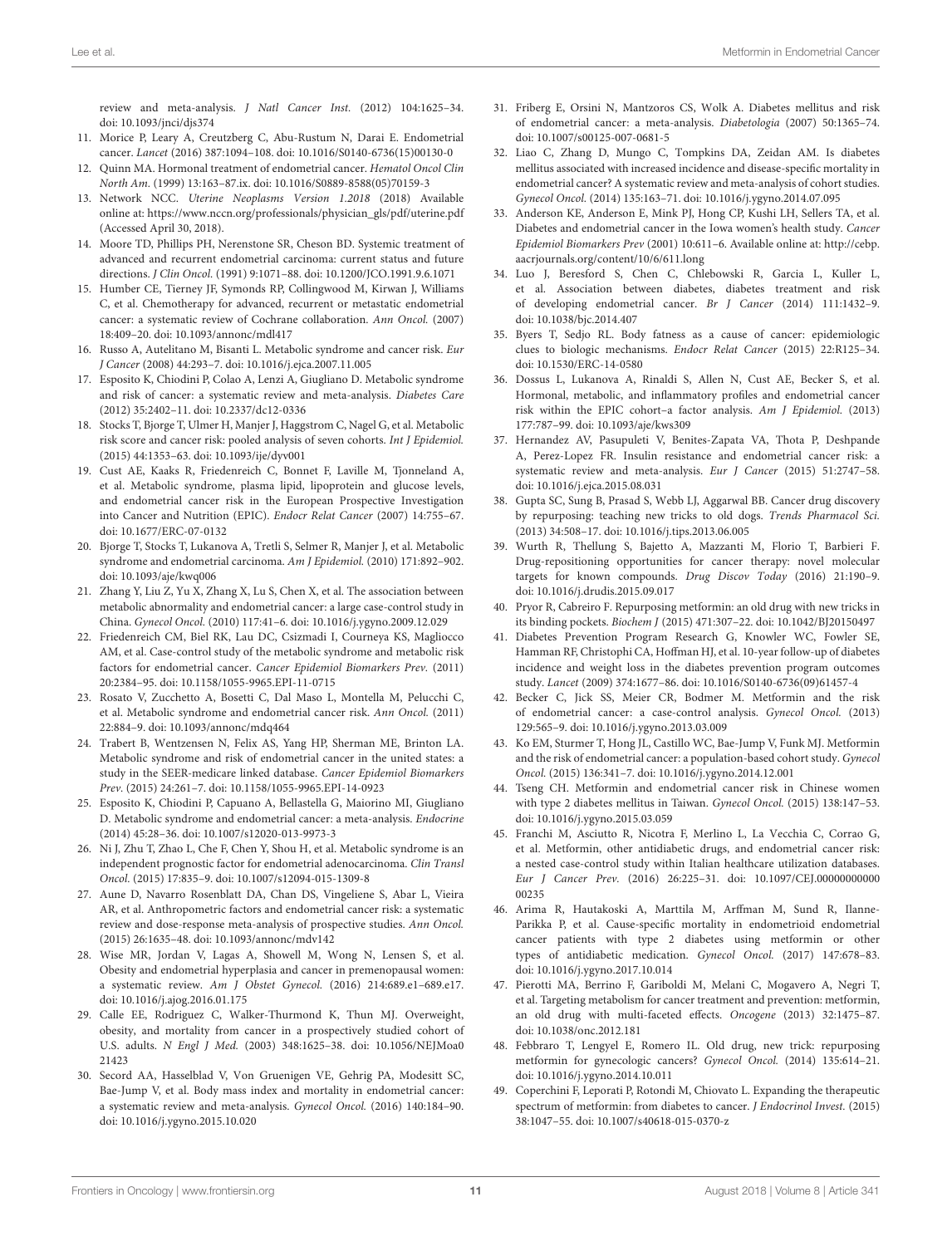- 50. Imai A, Ichigo S, Matsunami K, Takagi H, Yasuda K. Clinical benefits of metformin in gynecologic oncology. Oncol Lett. (2015) 10:577–82. doi: [10.3892/ol.2015.3262](https://doi.org/10.3892/ol.2015.3262)
- 51. Chae YK, Arya A, Malecek MK, Shin DS, Carneiro B, Chandra S, et al. Repurposing metformin for cancer treatment: current clinical studies. Oncotarget (2016) 7:40767–80. doi: [10.18632/oncotarget.8194](https://doi.org/10.18632/oncotarget.8194)
- 52. Gong J, Kelekar G, Shen J, Shen J, Kaur S, Mita M. The expanding role of metformin in cancer: an update on antitumor mechanisms and clinical development. Target Oncol. (2016) 11:447–67. doi: [10.1007/s11523-016-0423-z](https://doi.org/10.1007/s11523-016-0423-z)
- <span id="page-13-0"></span>53. Irie H, Banno K, Yanokura M, Iida M, Adachi M, Nakamura K, et al. Metformin: a candidate for the treatment of gynecological tumors based on drug repositioning. Oncol Lett. (2016) 11:1287–93. doi: [10.3892/ol.2016.4075](https://doi.org/10.3892/ol.2016.4075)
- <span id="page-13-1"></span>54. Tang YL, Zhu LY, Li Y, Yu J, Wang J, Zeng XX, et al. Metformin use is associated with reduced incidence and improved survival of endometrial cancer: a meta-analysis. Biomed Res Int. (2017) 2017:5905384. doi: [10.1155/2017/5905384](https://doi.org/10.1155/2017/5905384)
- <span id="page-13-7"></span>55. Nevadunsky NS, Van Arsdale A, Strickler HD, Moadel A, Kaur G, Frimer M, et al. Metformin use and endometrial cancer survival. Gynecol Oncol. (2014) 132:236–40. doi: [10.1016/j.ygyno.2013.10.026](https://doi.org/10.1016/j.ygyno.2013.10.026)
- <span id="page-13-2"></span>56. Ko EM, Walter P, Jackson A, Clark L, Franasiak J, Bolac C, et al. Metformin is associated with improved survival in endometrial cancer. Gynecol Oncol. (2014) 132:438–42. doi: [10.1016/j.ygyno.2013.11.021](https://doi.org/10.1016/j.ygyno.2013.11.021)
- <span id="page-13-4"></span>57. Lemanska A, Zaborowski M, Spaczynski M, Nowak-Markwitz E. Do endometrial cancer patients benefit from metformin intake? Ginekol Pol. (2015) 86:419–23. doi: [10.17772/gp/2397](https://doi.org/10.17772/gp/2397)
- <span id="page-13-5"></span>58. Al Hilli MM, Bakkum-Gamez JN, Mariani A, Cliby WA, Mc Gree ME, Weaver AL, et al. The effect of diabetes and metformin on clinical outcomes is negligible in risk-adjusted endometrial cancer cohorts. Gynecol Oncol. (2016) 140:270–6. doi: [10.1016/j.ygyno.2015.11.019](https://doi.org/10.1016/j.ygyno.2015.11.019)
- <span id="page-13-3"></span>59. Ezewuiro O, Grushko TA, Kocherginsky M, Habis M, Hurteau JA, Mills KA, et al. Association of metformin use with outcomes in advanced endometrial cancer treated with chemotherapy. PLoS ONE (2016) 11:e0147145. doi: [10.1371/journal.pone.0147145](https://doi.org/10.1371/journal.pone.0147145)
- <span id="page-13-8"></span>60. Hall C, Stone RL, Gehlot A, Zorn KK, Burnett AF. Use of metformin in obese women with type I endometrial cancer is associated with a reduced incidence of cancer recurrence. Int J Gynecol Cancer (2016) 26:313–7. doi: [10.1097/IGC.0000000000000603](https://doi.org/10.1097/IGC.0000000000000603)
- <span id="page-13-6"></span>61. Seebacher V, Bergmeister B, Grimm C, Koelbl H, Reinthaller A, Polterauer S. The prognostic role of metformin in patients with endometrial cancer: a retrospective study. Eur J Obstet Gynecol Reprod Biol. (2016) 203:291–6. doi: [10.1016/j.ejogrb.2016.06.013](https://doi.org/10.1016/j.ejogrb.2016.06.013)
- <span id="page-13-9"></span>62. Meireles CG, Pereira SA, Valadares LP, Rego DF, Simeoni LA, Guerra ENS, et al. Effects of metformin on endometrial cancer: systematic review and meta-analysis. Gynecol Oncol. (2017) 147:167–80. doi: [10.1016/j.ygyno.2017.07.120](https://doi.org/10.1016/j.ygyno.2017.07.120)
- <span id="page-13-10"></span>63. Zhang ZJ, Li S. The prognostic value of metformin for cancer patients with concurrent diabetes: a systematic review and meta-analysis. Diabetes Obes Metab. (2014) 16:707–10. doi: [10.1111/dom.12267](https://doi.org/10.1111/dom.12267)
- <span id="page-13-11"></span>64. Byrne FL, Poon IK, Modesitt SC, Tomsig JL, Chow JD, Healy ME, et al. Metabolic vulnerabilities in endometrial cancer. Cancer Res. (2014) 74:5832–45. doi: [10.1158/0008-5472.CAN-14-0254](https://doi.org/10.1158/0008-5472.CAN-14-0254)
- <span id="page-13-12"></span>65. Han J, Zhang L, Guo H, Wysham WZ, Roque DR, Willson AK, et al. Glucose promotes cell proliferation, glucose uptake and invasion in endometrial cancer cells via AMPK/mTOR/S6 and MAPK signaling. Gynecol Oncol. (2015) 138:668–75. doi: [10.1016/j.ygyno.2015.06.036](https://doi.org/10.1016/j.ygyno.2015.06.036)
- <span id="page-13-13"></span>66. Cantrell LA, Zhou C, Mendivil A, Malloy KM, Gehrig PA, Bae-Jump VL. Metformin is a potent inhibitor of endometrial cancer cell proliferation– implications for a novel treatment strategy. Gynecol Oncol. (2010) 116:92–8. doi: [10.1016/j.ygyno.2009.09.024](https://doi.org/10.1016/j.ygyno.2009.09.024)
- <span id="page-13-18"></span>67. Iglesias DA, Yates MS, Van Der Hoeven D, Rodkey TL, Zhang Q, Co NN, et al. Another surprise from Metformin: novel mechanism of action via K-Ras influences endometrial cancer response to therapy. Mol Cancer Ther. [\(2013\) 12:2847–56. doi: 10.1158/1535-7163.MCT-](https://doi.org/10.1158/1535-7163.MCT-13-0439)13-0439
- <span id="page-13-15"></span>68. Sarfstein R, Friedman Y, Attias-Geva Z, Fishman A, Bruchim I, Werner H. Metformin downregulates the insulin/IGF-I signaling pathway and inhibits different uterine serous carcinoma (USC) cells proliferation and migration

in p53-dependent or -independent manners. PLoS ONE (2013) 8:e61537. doi: [10.1371/journal.pone.0061537](https://doi.org/10.1371/journal.pone.0061537)

- <span id="page-13-16"></span>69. Takahashi A, Kimura F, Yamanaka A, Takebayashi A, Kita N, Takahashi K, et al. Metformin impairs growth of endometrial cancer cells via cell cycle arrest and concomitant autophagy and apoptosis. Cancer Cell Int. (2014) 14:53. doi: [10.1186/1475-2867-14-53](https://doi.org/10.1186/1475-2867-14-53)
- <span id="page-13-33"></span>70. Zhang Y, Li MX, Wang H, Zeng Z, Li XM. Metformin down-regulates endometrial carcinoma cell secretion of IGF-1 and expression of IGF-1R. Asian Pac J Cancer Prev. (2015) 16:221–5. doi: [10.7314/APJCP.2015.16.1.221](https://doi.org/10.7314/APJCP.2015.16.1.221)
- <span id="page-13-23"></span>71. De Barros Machado A, Dos Reis V, Weber S, Jauckus J, Brum IS, Von Eye Corleta H, et al. Proliferation and metastatic potential of endometrial cancer cells in response to metformin treatment in a high versus normal glucose environment. Oncol Lett. (2016) 12:3626–32. doi: [10.3892/ol.2016.5041](https://doi.org/10.3892/ol.2016.5041)
- <span id="page-13-19"></span>72. Zou J, Hong L, Luo C, Li Z, Zhu Y, Huang T, et al. Metformin inhibits estrogen-dependent endometrial cancer cell growth by activating the AMPK-FOXO1 signal pathway. Cancer Sci. (2016) 107:1806–17. doi: [10.1111/cas.13083](https://doi.org/10.1111/cas.13083)
- <span id="page-13-14"></span>73. Wallbillich JJ, Josyula S, Saini U, Zingarelli RA, Dorayappan KD, Riley MK, et al. High Glucose-mediated STAT3 activation in endometrial cancer is inhibited by metformin: therapeutic implications for endometrial cancer. PLoS ONE (2017) 12:e0170318. doi: [10.1371/journal.pone.0170318](https://doi.org/10.1371/journal.pone.0170318)
- <span id="page-13-17"></span>74. Hanna RK, Zhou C, Malloy KM, Sun L, Zhong Y, Gehrig PA, et al. Metformin potentiates the effects of paclitaxel in endometrial cancer cells through inhibition of cell proliferation and modulation of the mTOR pathway. Gynecol Oncol. (2012) 125:458–69. doi: [10.1016/j.ygyno.2012.01.009](https://doi.org/10.1016/j.ygyno.2012.01.009)
- <span id="page-13-20"></span>75. Xie Y, Wang JL, Ji M, Yuan ZF, Peng Z, Zhang Y, et al. Regulation of insulinlike growth factor signaling by metformin in endometrial cancer cells. Oncol Lett. (2014) 8:1993–9. doi: [10.3892/ol.2014.2466](https://doi.org/10.3892/ol.2014.2466)
- <span id="page-13-21"></span>76. Liu Z, Qi S, Zhao X, Li M, Ding S, Lu J, et al. Metformin inhibits 17beta-estradiol-induced epithelial-to-mesenchymal transition via betaKlotho-related ERK1/2 signaling and AMPKalpha signaling in endometrial adenocarcinoma cells. Oncotarget (2016) 7:21315–31. doi: [10.18632/oncotarget.7040](https://doi.org/10.18632/oncotarget.7040)
- <span id="page-13-22"></span>77. Zhuo Z, Wang A, Yu H. Metformin targeting autophagy overcomes progesterone resistance in endometrial carcinoma. Arch Gynecol Obstet. (2016) 294:1055–61. doi: [10.1007/s00404-016-4148-0](https://doi.org/10.1007/s00404-016-4148-0)
- <span id="page-13-24"></span>78. Barry JA, Azizia MM, Hardiman PJ. Risk of endometrial, ovarian and breast cancer in women with polycystic ovary syndrome: a systematic review and meta-analysis. Hum Reprod Update (2014) 20:748–58. doi: [10.1093/humupd/dmu012](https://doi.org/10.1093/humupd/dmu012)
- <span id="page-13-25"></span>79. Tan BK, Adya R, Chen J, Lehnert H, Sant Cassia LJ, Randeva HS. Metformin treatment exerts antiinvasive and antimetastatic effects in human endometrial carcinoma cells. J Clin Endocrinol Metab. (2011) 96:808–16. doi: [10.1210/jc.2010-1803](https://doi.org/10.1210/jc.2010-1803)
- <span id="page-13-26"></span>80. Viollet B, Guigas B, Sanz Garcia N, Leclerc J, Foretz M, Andreelli F. Cellular and molecular mechanisms of metformin: an overview. Clin Sci. (2012) 122:253–70. doi: [10.1042/CS20110386](https://doi.org/10.1042/CS20110386)
- <span id="page-13-27"></span>81. El-Mir MY, Nogueira V, Fontaine E, Averet N, Rigoulet M, Leverve X. Dimethylbiguanide inhibits cell respiration via an indirect effect targeted on the respiratory chain complex I. J Biol Chem. (2000) 275:223–8. doi: [10.1074/jbc.275.1.223](https://doi.org/10.1074/jbc.275.1.223)
- <span id="page-13-28"></span>82. Owen MR, Doran E, Halestrap AP. Evidence that metformin exerts its anti-diabetic effects through inhibition of complex 1 of the mitochondrial respiratory chain. Biochem J. (2000) 348(Pt. 3):607–14. doi: [10.1042/bj3480607](https://doi.org/10.1042/bj3480607)
- <span id="page-13-29"></span>83. Zhou G, Myers R, Li Y, Chen Y, Shen X, Fenyk-Melody J, et al. Role of AMPactivated protein kinase in mechanism of metformin action. J Clin Invest. (2001) 108:1167–74. doi: [10.1172/JCI13505](https://doi.org/10.1172/JCI13505)
- <span id="page-13-30"></span>84. Stephenne X, Foretz M, Taleux N, Van Der Zon GC, Sokal E, Hue L, et al. Metformin activates AMP-activated protein kinase in primary human hepatocytes by decreasing cellular energy status. Diabetologia (2011) 54:3101–10. doi: [10.1007/s00125-011-2311-5](https://doi.org/10.1007/s00125-011-2311-5)
- <span id="page-13-31"></span>85. Shaw RJ, Lamia KA, Vasquez D, Koo SH, Bardeesy N, Depinho RA, et al. The kinase LKB1 mediates glucose homeostasis in liver and therapeutic effects of metformin. Science [\(2005\) 310:1642–6. doi: 10.1126/science.11](https://doi.org/10.1126/science.1120781) 20781
- <span id="page-13-32"></span>86. Dowling RJ, Zakikhani M, Fantus IG, Pollak M, Sonenberg N. Metformin inhibits mammalian target of rapamycin-dependent translation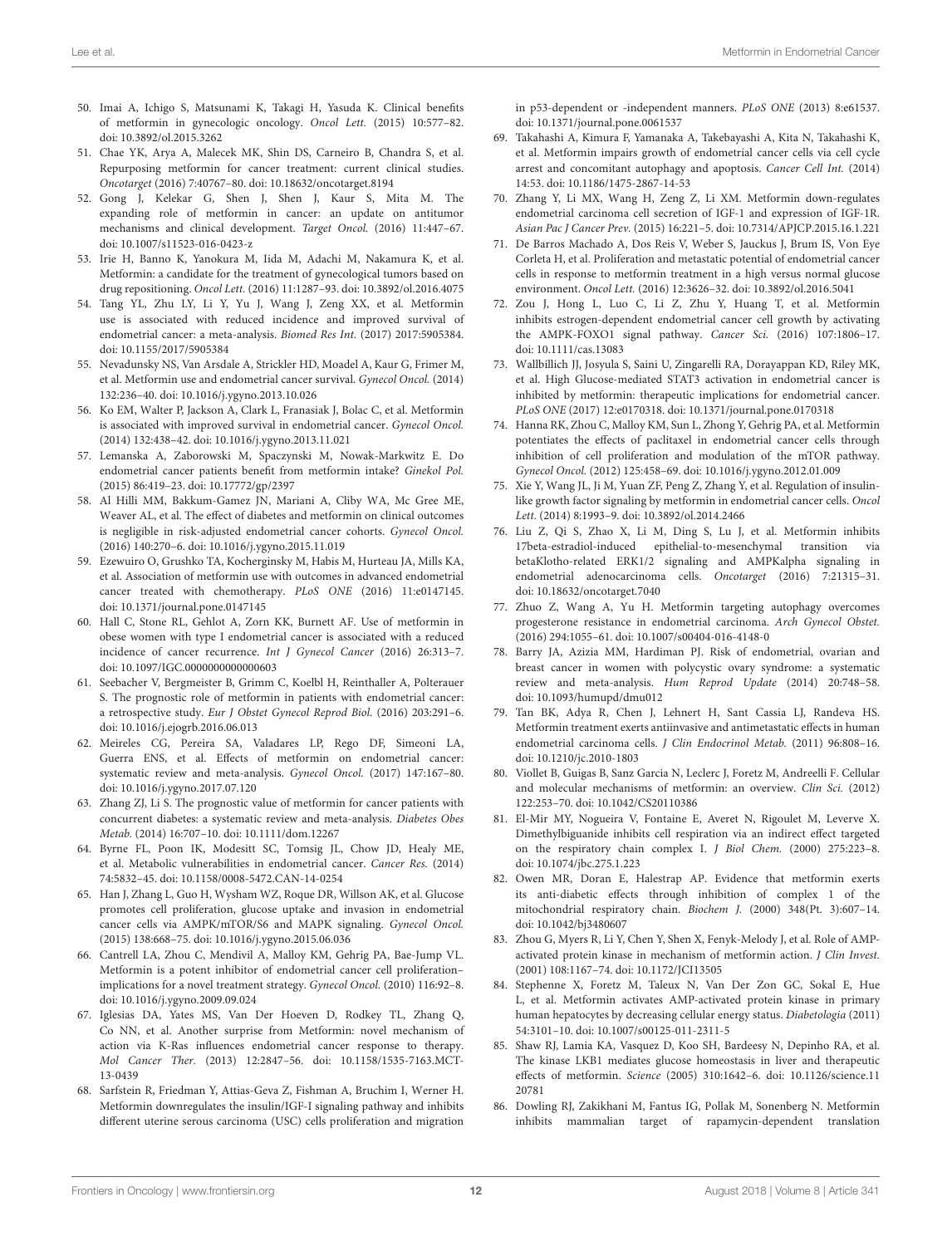initiation in breast cancer cells. Cancer Res. (2007) 67:10804–12. doi: [10.1158/0008-5472.CAN-07-2310](https://doi.org/10.1158/0008-5472.CAN-07-2310)

- <span id="page-14-0"></span>87. Wang Y, Xu W, Yan Z, Zhao W, Mi J, Li J, et al. Metformin induces autophagy and G0/G1 phase cell cycle arrest in myeloma by targeting the AMPK/mTORC1 and mTORC2 pathways. J Exp Clin Cancer Res. (2018) 37:63. doi: [10.1186/s13046-018-0731-5](https://doi.org/10.1186/s13046-018-0731-5)
- <span id="page-14-1"></span>88. Xie Y, Wang YL, Yu L, Hu Q, Ji L, Zhang Y, et al. Metformin promotes progesterone receptor expression via inhibition of mammalian target of rapamycin (mTOR) in endometrial cancer cells. J Steroid Biochem Mol Biol. (2011) 126:113–20. doi: [10.1016/j.jsbmb.2010.12.006](https://doi.org/10.1016/j.jsbmb.2010.12.006)
- <span id="page-14-14"></span>89. Zhang Z, Dong L, Sui L, Yang Y, Liu X, Yu Y, et al. Metformin reverses progestin resistance in endometrial cancer cells by downregulating GloI expression. Int J Gynecol Cancer (2011) 21:213–21. doi: [10.1097/IGC.0b013e318207dac7](https://doi.org/10.1097/IGC.0b013e318207dac7)
- <span id="page-14-2"></span>90. Zhang J, Xu H, Zhou X, Li Y, Liu T, Yin X, et al. Role of metformin in inhibiting estrogen-induced proliferation and regulating ERalpha and ERbeta expression in human endometrial cancer cells. Oncol Lett. (2017) 14:4949–56. doi: [10.3892/ol.2017.6877](https://doi.org/10.3892/ol.2017.6877)
- <span id="page-14-3"></span>91. Harwood HJJr, Petras SF, Shelly LD, Zaccaro LM, Perry DA, Makowski MR, et al. Isozyme-nonselective N-substituted bipiperidylcarboxamide acetyl-CoA carboxylase inhibitors reduce tissue malonyl-CoA concentrations, inhibit fatty acid synthesis, and increase fatty acid oxidation in cultured cells and in experimental animals. J Biol Chem. (2003) 278:37099–111. doi: [10.1074/jbc.M304481200](https://doi.org/10.1074/jbc.M304481200)
- <span id="page-14-4"></span>92. Ning J, Clemmons DR. AMP-activated protein kinase inhibits IGF-I signaling and protein synthesis in vascular smooth muscle cells via stimulation of insulin receptor substrate 1 S794 and tuberous sclerosis 2 S1345 phosphorylation. Mol Endocrinol. (2010) 24:1218–29. doi: [10.1210/me.2009-0474](https://doi.org/10.1210/me.2009-0474)
- 93. Karnevi E, Said K, Andersson R, Rosendahl AH. Metformin-mediated growth inhibition involves suppression of the IGF-I receptor signalling pathway in human pancreatic cancer cells. BMC Cancer (2013) 13:235. doi: [10.1186/1471-2407-13-235](https://doi.org/10.1186/1471-2407-13-235)
- <span id="page-14-5"></span>94. Quinn BJ, Dallos M, Kitagawa H, Kunnumakkara AB, Memmott RM, Hollander MC, et al. Inhibition of lung tumorigenesis by metformin is associated with decreased plasma IGF-I and diminished receptor tyrosine kinase signaling. Cancer Prev Res. (2013) 6:801–10. doi: [10.1158/1940-6207.CAPR-13-0058-T](https://doi.org/10.1158/1940-6207.CAPR-13-0058-T)
- <span id="page-14-6"></span>95. Yuan J, Zhang F, Niu R. Multiple regulation pathways and pivotal biological functions of STAT3 in cancer. Sci Rep. (2015) 5:17663. doi: [10.1038/srep17663](https://doi.org/10.1038/srep17663)
- <span id="page-14-7"></span>96. Tierney BJ, Mccann GA, Naidu S, Rath KS, Saini U, Wanner R, et al. Aberrantly activated pSTAT3-Ser727 in human endometrial cancer is suppressed by HO-3867, a novel STAT3 inhibitor. Gynecol Oncol. (2014) 135:133–41. doi: [10.1016/j.ygyno.2014.07.087](https://doi.org/10.1016/j.ygyno.2014.07.087)
- <span id="page-14-8"></span>97. Accili D, Arden KC. FoxOs at the crossroads of cellular metabolism, differentiation, and transformation. Cell (2004) 117:421–6. doi: [10.1016/S0092-8674\(04\)00452-0](https://doi.org/10.1016/S0092-8674(04)00452-0)
- <span id="page-14-9"></span>98. Matsuzaki H, Daitoku H, Hatta M, Tanaka K, Fukamizu A. Insulin-induced phosphorylation of FKHR (Foxo1) targets to proteasomal degradation. Proc Natl Acad Sci USA. [\(2003\) 100:11285–90. doi: 10.1073/pnas.19342](https://doi.org/10.1073/pnas.1934283100) 83100
- <span id="page-14-10"></span>99. Yun H, Park S, Kim MJ, Yang WK, Im DU, Yang KR, et al. AMP-activated protein kinase mediates the antioxidant effects of resveratrol through regulation of the transcription factor FoxO1. FEBS J. (2014) 281:4421–38. doi: [10.1111/febs.12949](https://doi.org/10.1111/febs.12949)
- <span id="page-14-11"></span>100. Laskov I, Abou-Nader P, Amin O, Philip CA, Beauchamp MC, Yasmeen A, et al. Metformin increases E-cadherin in tumors of diabetic patients with endometrial cancer and suppresses epithelial-mesenchymal transition in endometrial cancer cell lines. Int J Gynecol Cancer (2016) 26:1213–21. doi: [10.1097/IGC.0000000000000761](https://doi.org/10.1097/IGC.0000000000000761)
- <span id="page-14-12"></span>101. Dong L, Zhou Q, Zhang Z, Zhu Y, Duan T, Feng Y. Metformin sensitizes endometrial cancer cells to chemotherapy by repressing glyoxalase I expression. J Obstet Gynaecol Res. (2012) 38:1077–85. doi: [10.1111/j.1447-0756.2011.01839.x](https://doi.org/10.1111/j.1447-0756.2011.01839.x)
- <span id="page-14-13"></span>102. Uehara T, Mitsuhashi A, Tsuruoka N, Shozu M. Metformin potentiates the anticancer effects of cisplatin under normoxic conditions in vitro. Oncol Rep. (2015) 33:744–50. doi: [10.3892/or.2014.3611](https://doi.org/10.3892/or.2014.3611)
- <span id="page-14-15"></span>103. Markowska A, Pawalowska M, Filas V, Korski K, Grybos M, Sajdak S, et al. Does Metformin affect ER, PR, IGF-1R, beta-catenin and PAX-2 expression in women with diabetes mellitus and endometrial cancer? Diabetol Metab Syndr. (2013) 5:76. doi: [10.1186/1758-5996-5-76](https://doi.org/10.1186/1758-5996-5-76)
- <span id="page-14-16"></span>104. Schrauwen S, Coenegrachts L, Cattaneo A, Hermans E, Lambrechts D, Amant F. The antitumor effect of metformin with and without carboplatin on primary endometrioid endometrial carcinoma in vivo. Gynecol Oncol. (2015) 138:378–82. doi: [10.1016/j.ygyno.2015.06.006](https://doi.org/10.1016/j.ygyno.2015.06.006)
- <span id="page-14-17"></span>105. Chandel NS, Avizonis D, Reczek CR, Weinberg SE, Menz S, Neuhaus R, et al. Are metformin doses used in murine cancer models clinically relevant? Cell Metab. (2016) 23:569–70. doi: [10.1016/j.cmet.2016.03.010](https://doi.org/10.1016/j.cmet.2016.03.010)
- <span id="page-14-18"></span>106. Curry J, Johnson J, Tassone P, Vidal MD, Menezes DW, Sprandio J, et al. Metformin effects on head and neck squamous carcinoma microenvironment: window of opportunity trial. Laryngoscope (2017) 127:1808–15. doi: [10.1002/lary.26489](https://doi.org/10.1002/lary.26489)
- <span id="page-14-19"></span>107. Rivadeneira DB, Delgoffe GM. Antitumor T-cell reconditioning: improving the metabolic fitness for optimal cancer immunotherapy. Clin Cancer Res. (2018) 24:2473–81. doi: [10.1158/1078-0432.CCR-17-0894](https://doi.org/10.1158/1078-0432.CCR-17-0894)
- <span id="page-14-20"></span>108. Sharping NE, Menk AV, Whetstone RD, Zeng X, Delgoffe GM. Efficacy of PD-1 blockake is potentiated by metformin-induced reduction of tumor hypoxia. Cancer Immunol Res. (2017) 5:9–16. doi: [10.1158/2326-6066.CIR-16-0103](https://doi.org/10.1158/2326-6066.CIR-16-0103)
- <span id="page-14-21"></span>109. Wang JC, Sun X, Ma Q, Fu GF, Cong LL, Zhang H, et al. Metformin's antitumor and anti-angiogenic activities are mediated by skewing macrophage polarization. J Cell Mol Med. (2018) 22:3825–936. doi: [10.1111/jcmm.13655](https://doi.org/10.1111/jcmm.13655)
- <span id="page-14-29"></span>110. Tabrizi AD, Melli MS, Foroughi M, Ghojazadeh M, Bidadi S. Antiproliferative effect of metformin on the endometrium– a clinical trial. Asian Pac J Cancer Prev. (2014) 15:10067–70. doi: [10.7314/APJCP.2014.15.23.10067](https://doi.org/10.7314/APJCP.2014.15.23.10067)
- <span id="page-14-23"></span>111. Laskov I, Drudi L, Beauchamp MC, Yasmeen A, Ferenczy A, Pollak M, et al. Anti-diabetic doses of metformin decrease proliferation markers in tumors of patients with endometrial cancer. Gynecol Oncol. (2014) 134:607–14. doi: [10.1016/j.ygyno.2014.06.014](https://doi.org/10.1016/j.ygyno.2014.06.014)
- <span id="page-14-22"></span>112. Mitsuhashi A, Kiyokawa T, Sato Y, Shozu M. Effects of metformin on endometrial cancer cell growth in vivo: a preoperative prospective trial. Cancer (2014) 120:2986–95. doi: [10.1002/cncr.28853](https://doi.org/10.1002/cncr.28853)
- <span id="page-14-30"></span>113. Li X, Guo YR, Lin JF, Feng Y, Billig H, Shao R. Combination of diane-35 and metformin to treat early endometrial carcinoma in PCOS women with insulin resistance. J Cancer (2014) 5:173–81. doi: [10.7150/jca.8009](https://doi.org/10.7150/jca.8009)
- <span id="page-14-24"></span>114. Schuler KM, Rambally BS, Difurio MJ, Sampey BP, Gehrig PA, Makowski L, et al. Antiproliferative and metabolic effects of metformin in a preoperative window clinical trial for endometrial cancer. Cancer Med. (2015) 4:161–73. doi: [10.1002/cam4.353](https://doi.org/10.1002/cam4.353)
- <span id="page-14-25"></span>115. Sivalingam VN, Kitson S, Mcvey R, Roberts C, Pemberton P, Gilmour K, et al. Measuring the biological effect of presurgical metformin treatment in endometrial cancer. Br J Cancer [\(2016\) 114:281–9. doi: 10.1038/bjc.](https://doi.org/10.1038/bjc.2015.453) 2015.453
- <span id="page-14-28"></span>116. Cai D, Sun H, Qi Y, Zhao X, Feng M, Wu X. Insulin-like growth factor 1/mammalian target of rapamycin and AMP-activated protein kinase signaling involved in the effects of metformin in the human endometrial cancer. Int J Gynecol Cancer (2016) 26:1667–72. doi: [10.1097/IGC.0000000000000818](https://doi.org/10.1097/IGC.0000000000000818)
- <span id="page-14-27"></span>117. Soliman PT, Zhang Q, Broaddus RR, Westin SN, Iglesias D, Munsell MF, et al. Prospective evaluation of the molecular effects of metformin on the endometrium in women with newly diagnosed endometrial cancer: a window of opportunity study. Gynecol Oncol. (2016) 143:466–71. doi: [10.1016/j.ygyno.2016.10.011](https://doi.org/10.1016/j.ygyno.2016.10.011)
- <span id="page-14-31"></span>118. Mitsuhashi A, Sato Y, Kiyokawa T, Koshizaka M, Hanaoka H, Shozu M. Phase II study of medroxyprogesterone acetate plus metformin as a fertility-sparing treatment for atypical endometrial hyperplasia and endometrial cancer. Ann Oncol. (2016) 27:262–6. doi: [10.1093/annonc/mdv539](https://doi.org/10.1093/annonc/mdv539)
- <span id="page-14-26"></span>119. Zhao Y, Sun H, Feng M, Zhao J, Zhao X, Wan Q, et al. Metformin is associated with reduced cell proliferation in human endometrial cancer by inbibiting PI3K/AKT/mTOR signaling. Gynecol Endocrinol. (2018) 34:428–32. doi: [10.1080/09513590.2017.1409714](https://doi.org/10.1080/09513590.2017.1409714)
- <span id="page-14-32"></span>120. Warburg O, Wind F, Negelein E. The metabolism of tumors in the body. J Gen Physiol. (1927) 8:519–30. doi: [10.1085/jgp.8.6.519](https://doi.org/10.1085/jgp.8.6.519)